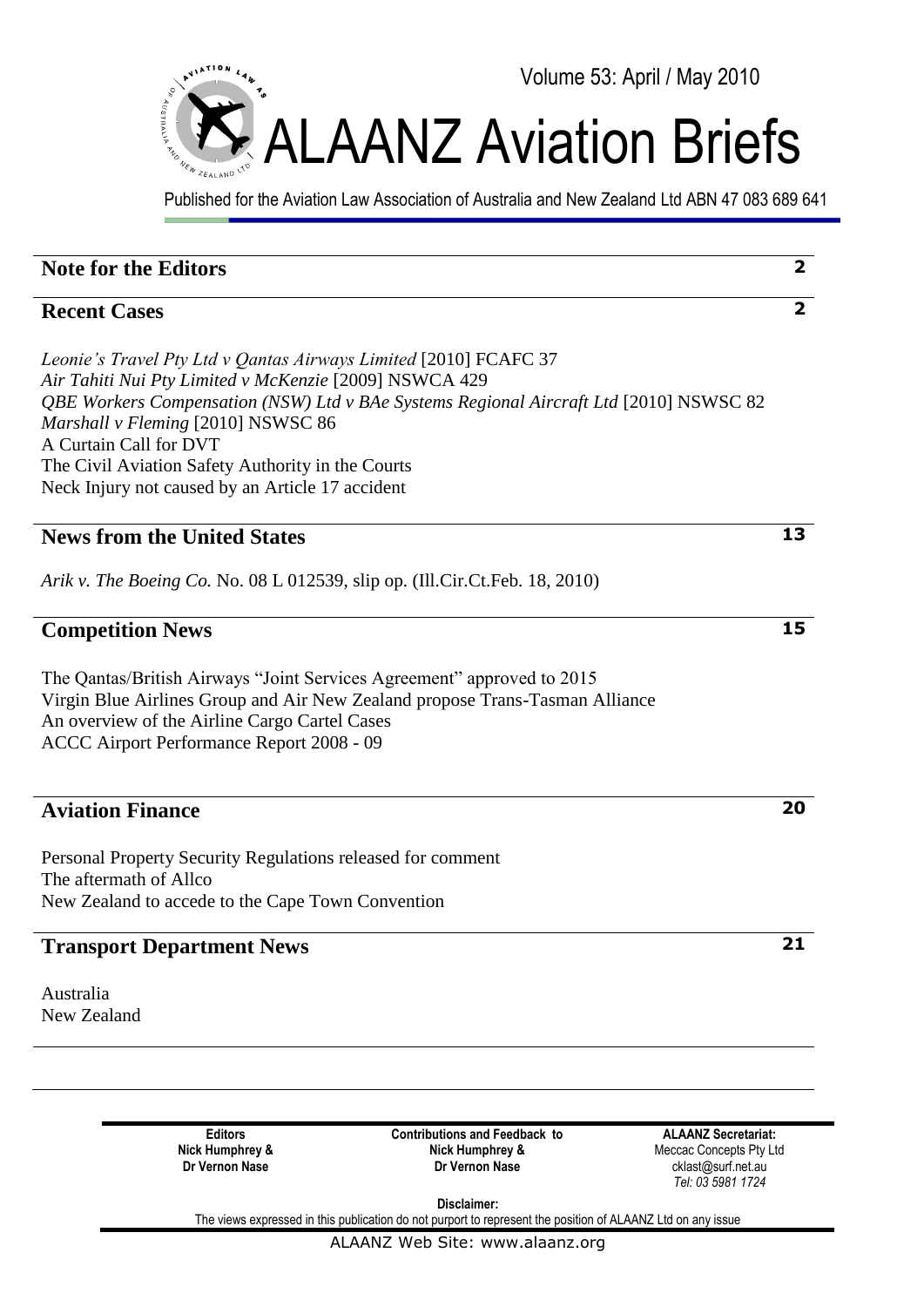#### **Note from the Editors**

Welcome to the first and somewhat belated Aviation Briefs under our joint editorship. We hope you enjoy our first compilation of legal developments, news and articles from this region and beyond.

We would be grateful to consider for publication any suggested contributions (please send in word version by email) and we will attempt to be responsive to any comments and suggestions you may have to make this a valued, newsworthy and insightful publication.

Best wishes,

*Dr Vernon Nase* Associate Professor, City University of Hong Kong, [v.nase@cityu.edu.hk](mailto:v.nase@cityu.edu.hk)

*Nick Humphrey* Legal Counsel, Supreme Group, [nicholas.humphrey@supreme-group.net](mailto:nicholas.humphrey@supreme-group.net)

# **Recent Cases**

### *Leonie's Travel Pty Ltd v Qantas Airways Limited [2010] FCAFC (4 May 2010)*

In a decision which could potentially cost international airlines more than \$26 million, on 4 May 2010, the Full Court of the Federal Court of Australia unanimously set aside the decision of the primary judge in finding that Qantas wrongly refused to pay travel agents commission on fuel surcharges levied on international flights.

In 2006, Leonie"s Travel brought a representative proceeding against Qantas and other airlines (Air New Zealand, British Airways, Cathay Pacific Airlines, Singapore Airlines and Malaysian Airlines) alleging that the airlines had breached the IATA Passenger Sales Agency Agreement (Agency Agreement) which the travel agents were parties to. At an early stage, the parties agreed that, for the purposes of determining liability, the proceeding would continue against Qantas only.

The Agency Agreement, which incorporates a number of rules, resolutions and IATA directives, outlines the relationship between the airlines and travel agents and the basis on which travel agents can sell tickets and obtain commissions. Relevantly, Section 9 of the Sales Agency Rules outlines the "Conditions for Payment of Commission or Other Remuneration".

In 2004, as a consequence of the increasing fuel prices, Qantas introduced a fuel surcharge for international and domestic carriage. At that time, Qantas told travel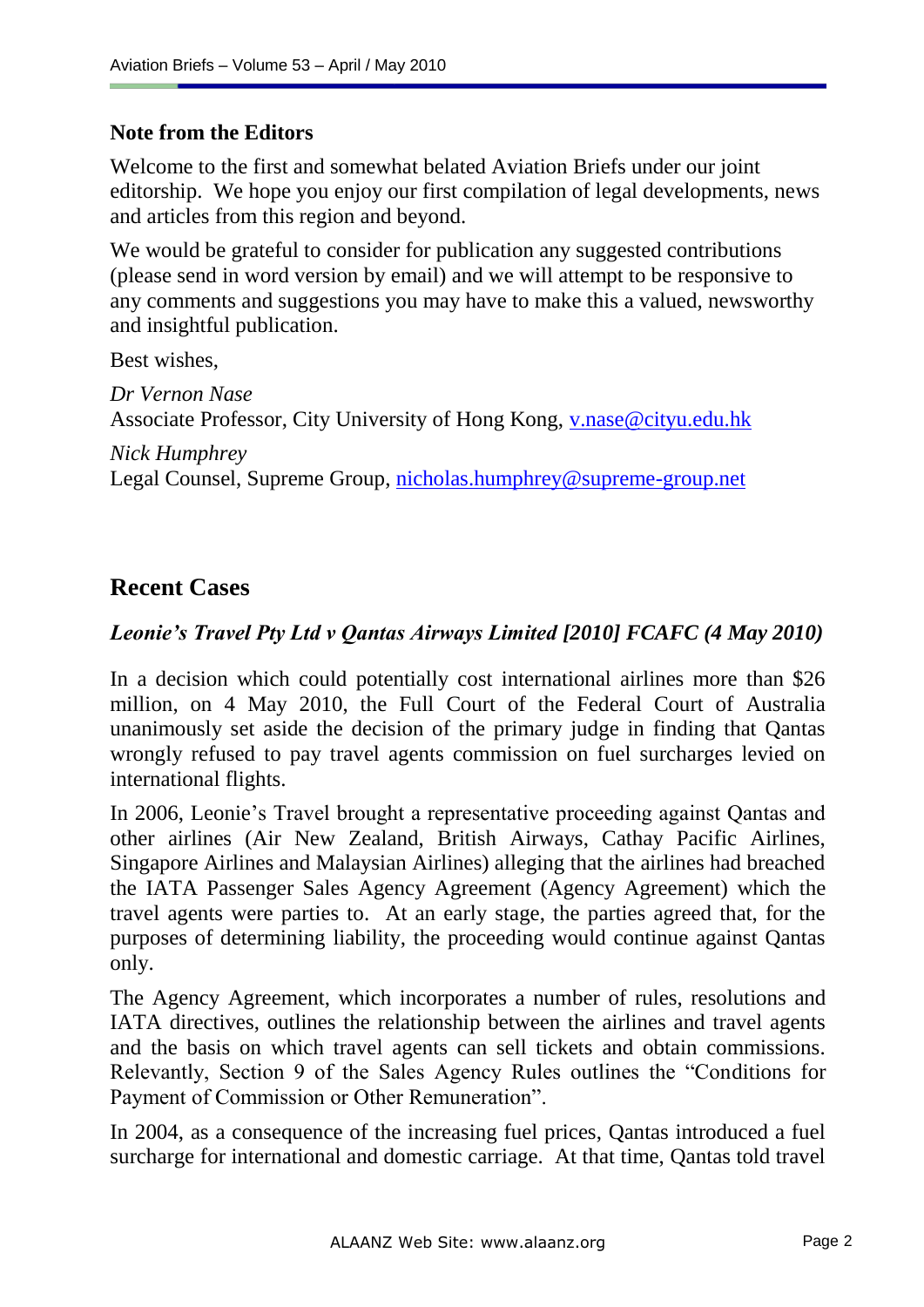agents that a base commission would be paid on the domestic surcharge but not for international travel.

The issues before the primary and appeal Courts was whether Qantas was entitled to unilaterally determine that no commission would be payable on that part of the costs of a ticket which relates to the fuel surcharge.

At the primary hearing, Qantas alternatively submitted that it was entitled not to pay the travel agents any commission on the fuel surcharge as follows:

- 1. The fuel surcharge was not and never had been part of the fare of transportation in accordance with Qantas' tariffs and it was not included in the express "fares applicable" in section 9.4.1(b) of the Sales Agency Rules;
- 2. The fuel surcharge was not included in the expression "other charges collected by the Agent" in section 9.4.1(b) of the Sales Agency Rules;
- 3. Even if the fuel surcharge formed part of the applicable fare pursuant for the purpose of clause 9.4, the commission was not payable because Qantas had determined pursuant to clause 9 of the Agency Agreement that the commission would only be payable on domestic itineraries.

The primary judge rejected the first and second submissions but accepted the third submission and dismissed the claim. In coming to his decision, Moore J distinguished the decision of *Association of British Travel Agents Ltd v British Airways plc* [2000] 2 All ER (Comm) 204 in which that Court of Appeal in England found that clause 9 of the Agency Agreement did not confer a power on airlines to unilaterally the rights and obligations of the parties in the Sale Agency Rules. Moore J found that in the present case the observations of the Court of Appeal on the operation of clause 9 of the Agency Agreement are probably only obiter dicta, and more importantly, there is material difference between the terms of the Sales Agency Rules considered in that case and those that must be construed in the present.

The Full Court did not agree that the *British Airways* case was distinguishable nor that the observations made by Court of Appeal in England were in obiter. In fact, the Full Court found that the *British Airways* case was correct and should be followed in the present case. Accordingly, the orders made by Moor J were set aside and the proceeding was remitted back to Moore J for further consideration and to make the appropriate declarations and orders as to damages.

*Eds.*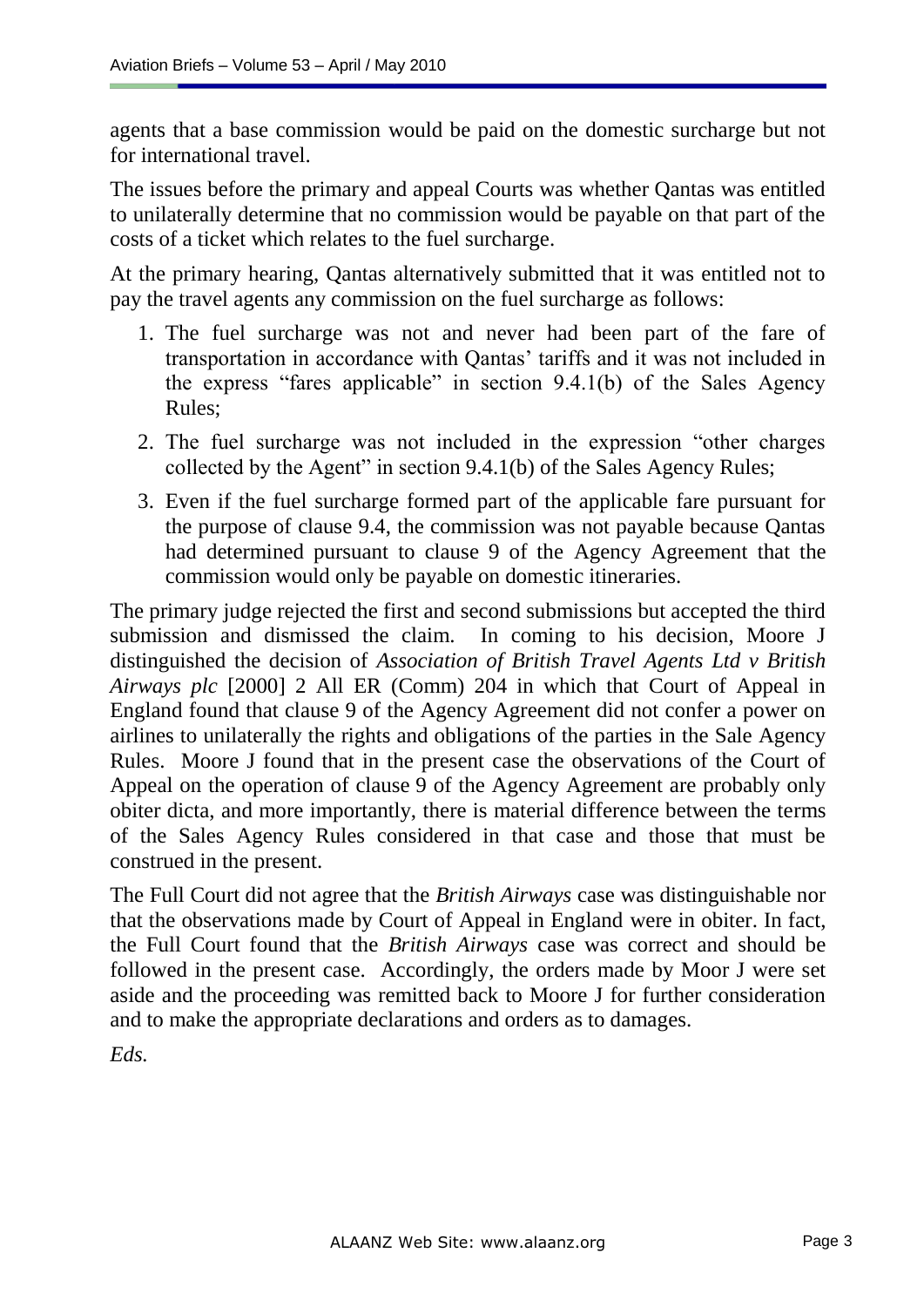# *Air Tahiti Nui Pty Limited v McKenzie* **[2009] NSWCA 429 (21 December 2009)**

The respondents to the appeal (the plaintiffs) claimed for injuries suffered on an Air Tahiti Nui flight from New York to Tahiti on 15<sup>th</sup> November 2007. Consequently, their claim involved international carriage by air and was argued under the *[Civil Aviation \(Carriers'](http://www.austlii.edu.au/au/legis/cth/consol_act/cala1959327/) [Liability\) Act 1959](http://www.austlii.edu.au/au/legis/cth/consol_act/cala1959327/)* (Cth) with the applicable law being Montreal Protocol No 4 (Montreal) and Guadalajara Conventions (Guadalajara) as defined in section 5(1) of the Act.

The primary issue involved establishing who the 'contracting carrier' was and who the 'actual carrier' was for the flight in question. Article II of Guadalajara provides that the contracting and actual carriers are both subject to Warsaw (under Art XXIII of Montreal this is a reference to Montreal) and hence liable, the contracting carrier for the agreed carriage and the actual carrier for the carriage performed by it.

The appellants argued that the respondents had taken action against the wrong company and that it was not the carrier. They argued that the carrier was Air Tahiti Societe Anonyme ("ATSA"), the respondent's parent company, and therefore that the plaintiffs had sued the wrong company.

In addition to this issue a secondary issue of estoppel, associated with a possible extension of the two year limitation period which expired four days after the claim was filed, was argued.

As observed in the joint judgment of Allsop, P and Handley AJA, "article III of Guadalajara provides that the acts and omissions of the contracting and actual carriers and their servants and agents bind both carriers."

On the issue of whether Air Tahiti Nui was the contracting carrier, the appellant argued that, even if it was a party to a contract with the plaintiffs, it did not contract "as a principal" because its only obligation was to procure performance by ATSA as the actual carrier. It was argued that ATSA was an undisclosed principal, and the appellant was not "a principal." Citing the *travaux préparatoires* (working papers of the Diplomatic Conference establishing Guadalajara) the majority judgment concluded that the phrase "as a principal" describes the capacity of a person who "makes an agreement for carriage" and an agent who "makes" such an agreement, such as a travel agent, is not a contracting carrier.

The court acknowledged that travel and transport intermediaries may procure a contract of carriage as a broker or agent and that in such cases they are not acting as principals. However, where an operation undertakes a contractual obligation for carriage, even if they cannot perform the contract themselves, but have to subcontract with an actual carrier, they are acting as a principal. The court turned to the tickets, reflecting the contractual basis of the carriage, to conclude that the appellant was a principal and hence the contracting carrier.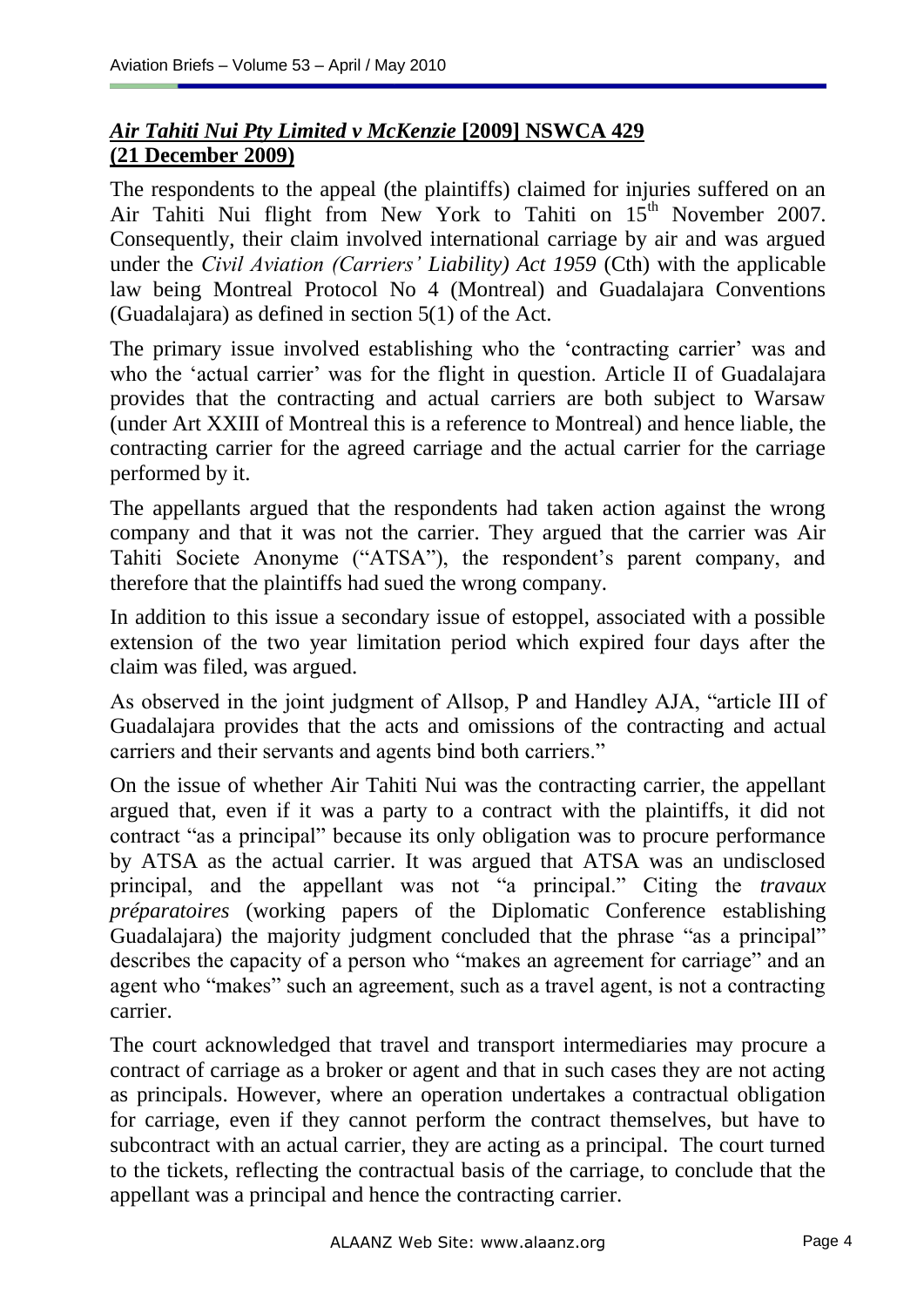*"It was common ground that contracts were formed when the tickets were issued and paid for and the appellant did not argue that there was no contract until the plaintiffs first boarded an Air Tahiti Nui aircraft."*

By way of summary, the court held that ATSA was the actual carrier and that both the "actual carrier" and "contracting carrier" are subject to the Warsaw and Montreal Conventions and the acts and omissions of both carriers bind each other.

Further, the identity of a contracting party who made the "agreement for carriage" is to be determined objectively, examining and construing any relevant documents; here the air tickets for international carriage were issued by "Air Tahiti Nui" (Blue 2) for travel Sydney–New York – Papeete – Sydney. These contractual arrangements for carriage were made with the plaintiffs by a travel agent on behalf of the appellant as principal.

The court, on the estoppel issue, found that if the appellant was not the contracting carrier by the rules governing formation of contract, nevertheless, it was estopped from denying that position by its representations and those of its solicitors.

# *QBE Workers Compensation (NSW) Ltd v BAe Systems Regional Aircraft Ltd* **[2010] NSWSC 82 (19 February 2010)**

Between 1990 and 1993, Ms Chew flew on an aircraft manufactured by the defendant as part of her duties as an air hostess. She commenced workers compensation proceedings in 1995 alleging that she suffered an injury (Multiple Chemical Sensitivity) from exposure to fumes, which were said to contain a toxic substance (TOCP), entering the aircraft cabin. In the alternative, she alleged that her "injury" under the *[Workers Compensation Act](http://www.austlii.edu.au/au/legis/nsw/consol_act/wca1987255/)* 1987 was constituted by the aggravation of a pre-existing condition (Epstein Barr virus or glandular fever).

The plaintiff"s solicitors were the solicitors on the record for the defendant (Ansett and EastWest airlines) in workers compensation proceedings. The plaintiff was the workers compensation insurer for both airlines. The employer successfully defended the prior claim as to the presence of TOCP in the fumes, at any level capable of causing harm to the health of the crew or passengers. Counsel for the airlines conceded that Ms Chew suffered an injury on the alternative basis. An award of \$232,000 was made in her favour in 1999.

The plaintiff commenced proceedings in September 2003 under [s151Z](http://www.austlii.edu.au/au/legis/nsw/consol_act/wca1987255/s151z.html) of the *[Workers Compensation Act](http://www.austlii.edu.au/au/legis/nsw/consol_act/wca1987255/)* 1987.

Latham J in his judgment referred to Howie J in *Compensation (NSW) Ltd v BAe Systems Regional Aircraft Ltd* [\[2005\] NSWSC 232](http://www.austlii.edu.au/au/cases/nsw/supreme_ct/2005/232.html) where his Honour observed [at 61] that: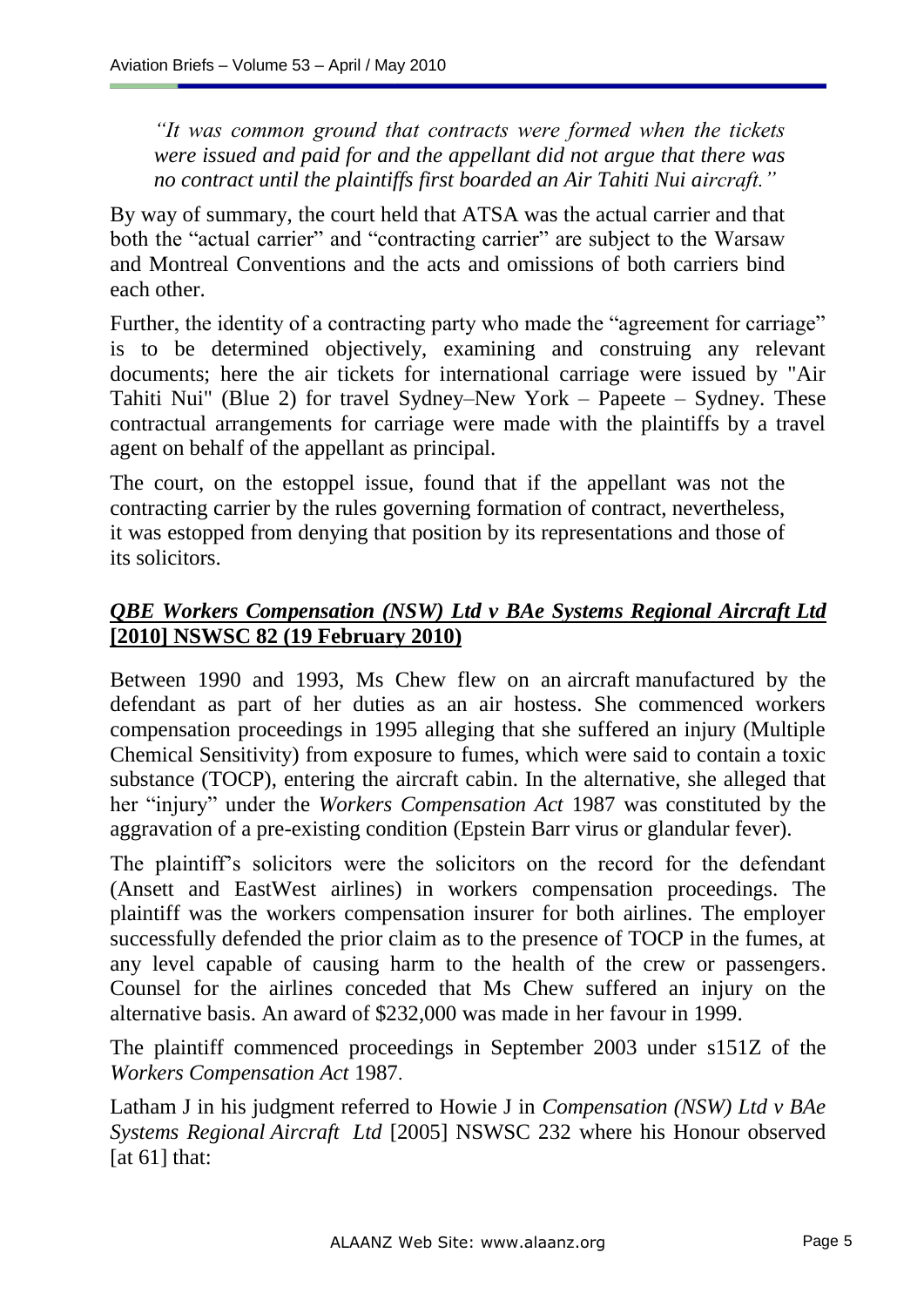*"The possibility of QBE proving that BAe ought reasonably to have foreseen the risk of injury from non toxic fumes to some person such as Ms Chew and should reasonably have taken some action to eliminate that risk seems to me to be so remote as to be realistically nonexistent."*

The plaintiff appealed to the Court of Appeal against Howie J.'s decision in *QBE Workers Compensation (NSW) Ltd v BAe Systems Regional Aircraft Ltd (formerly British Aerospace Commercial Aircraft Ltd) Co.* [\[2006\] NSWCA 131.](http://www.austlii.edu.au/au/cases/nsw/NSWCA/2006/131.html) On 19 May 2006, the Chief Justice, with whom Tobias JA and McColl JA agreed, delivered an extempore judgment accepting that Howie J. had set aside the Statement of Claim on two alternative grounds, (1) that the proceedings had insufficient prospects of success and (2) that the proceedings were an abuse of process.

The Chief Justice noted that "an issue has arisen in this Court as to the proper interpretation of paragraphs 5 and 6" of the Statement of Claim. The word "fumes" was used in [5], whereas [6] added a reference to TOCP. The presence of those words in [6] of the Statement of Claim became central to the disposition of the appeal.

On 29 May 2006, the Court of Appeal ordered costs in the proceedings before Howie J. and on the appeal against the appellant/plaintiff : *QBE Workers Compensation (NSW) Ltd v BAe Systems Regional Aircraft Ltd (formerly British Aerospace Commercial Aircraft Ltd) Co (No. 2)* [2006] NSWCA 135*.* The basis of that decision was expressed at [14] to [16] of the judgment and quoted by Latham J:

*"It can be seen that there were two elements here; the presence of TOCP and its toxicity. The submissions indicate that QBE was relying on the presence of TOCP in the fumes but, on one interpretation, it was not relying on the toxic quality of TOCP. However, the position was far from clear. Such ambiguity as existed was the responsibility of the appellant. Throughout the submissions before Howie J., QBE maintained a right to advance a case inconsistent with the findings of the Compensation Court."*

Latham J also observed that "the appellants did not at trial, in its Notice of Appeal or in its written submissions on appeal, characterise the reference to TOCP as essentially descriptive." His Honour placed emphasis on the fact that the appellants "insisted, until questioned from the Bench in the course of oral submissions on appeal, on maintaining its pleading."

Latham J emphasised that "the whole of the proceedings before Howie J. and in this Court turned on the presence of words which the appellant now accepts to have been surplusage."

After a lengthy surveying of the procedural history and arguments His Honour concluded "that attempts to formulate a basis for liability in negligence essentially sought to grapple with [the] conundrum [of] how the plaintiff [could] prove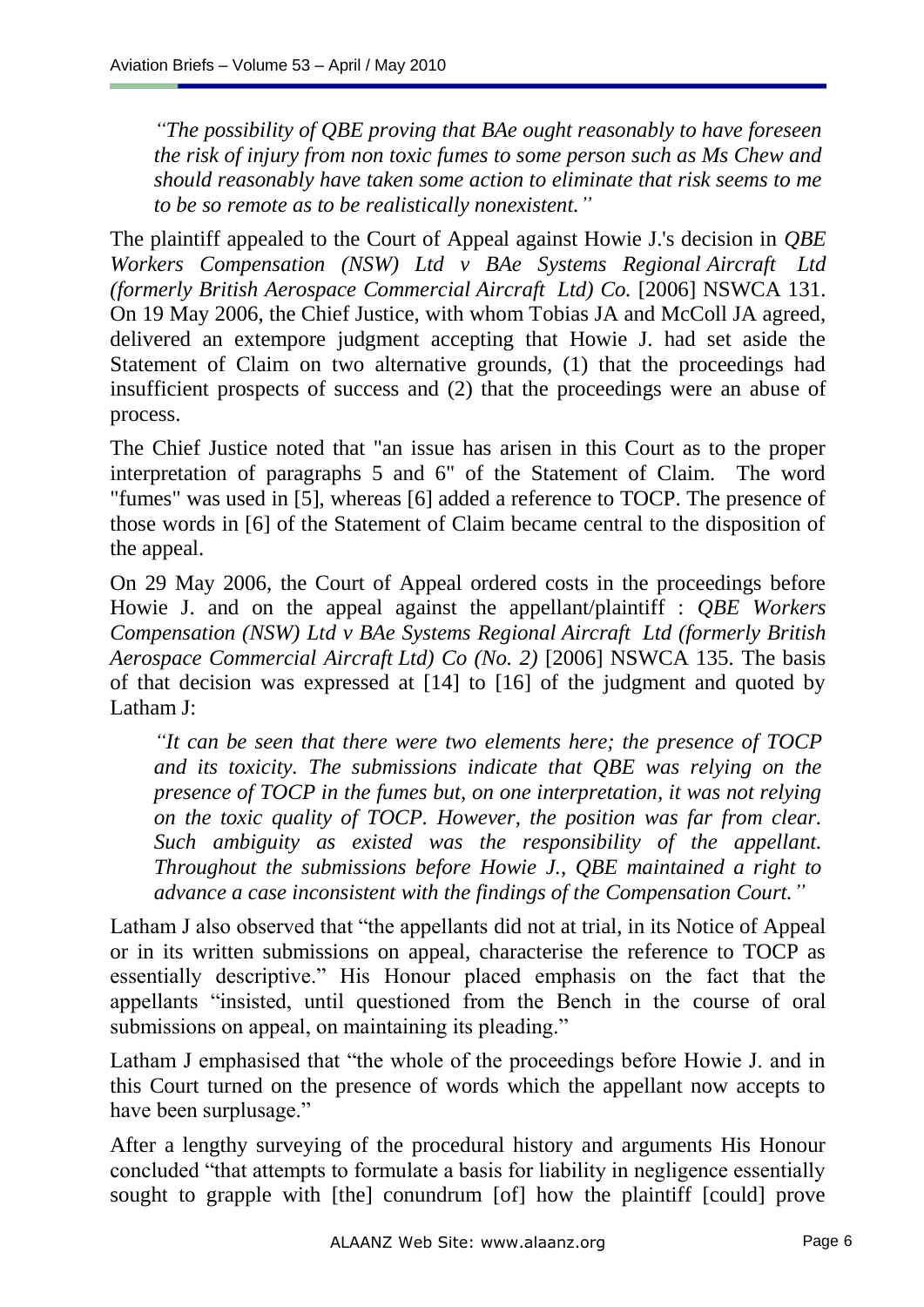foreseeability on the part of the manufacturer of the aircraft when there were no identifiable unsafe levels of chemicals in the jet oil fumes that were capable of causing injury to anyone other than a person of unusual susceptibility?"

Latham J concluded that this could not be done "without contradicting the findings made by Moran J (in the Compensation Court) and adopting the converse of the position taken by the plaintiff"s representatives in those proceedings." His Honour dismissed the plaintiff"s Notice of Motion pursuant to Rule 13.4(1) of the Uniform Civil Procedure Rules.

### *Marshall v Fleming* **[2010] NSWSC 86 (19 February 2010) - A Most Convenient Forum?**

The plaintiffs in this factually complex and challenging case, argued before Rothman J, were the wife and child of Neil Marshall, who was killed in the aircraft accident. The accident occurred over the Spencer Gulf on a Whyalla Airlines flight.

The defendants were members of a New York firm of attorneys, resident in New York, who represented the relevant plaintiffs in Proceedings in Pennsylvania. The defendants moved to dismiss the proceedings, or have them permanently stayed, because the Court was not a convenient or the proper forum for the hearing of the proceedings.

The defendants argued that the matter should be heard in New York. The substantive proceedings involved allegations of breach of contract and breach of duty (tortious, contractual and statutory) by the defendants in their capacity as legal practitioners representing, amongst other persons, the two plaintiffs in these proceedings, as plaintiffs in proceedings for damages arising from an airline crash.

The cause of action in negligence was based, in part, upon negligent advice as to the content of Pennsylvania law. The advice, which was alleged to be negligent, was drafted in New York and communicated to the agent of the plaintiffs (Turner Freeman) in Sydney.

#### *Forum non conveniens*

The defendants relied upon a number of factors to submit that the Court was not a convenient forum. Those factors were: that the defendants were uninsured for an award of damages made by the Australian Court but were insured for an award of damages made in a US court; the proper law of the plaintiffs' causes of action was not in New South Wales; the cost of proceeding in New South Wales and the residence of the lay and expert witnesses; the existence of jurisdiction in the courts of New York and Pennsylvania; the cost of the defendants attending court in New South Wales; and the residence of the plaintiffs. Further, the defendants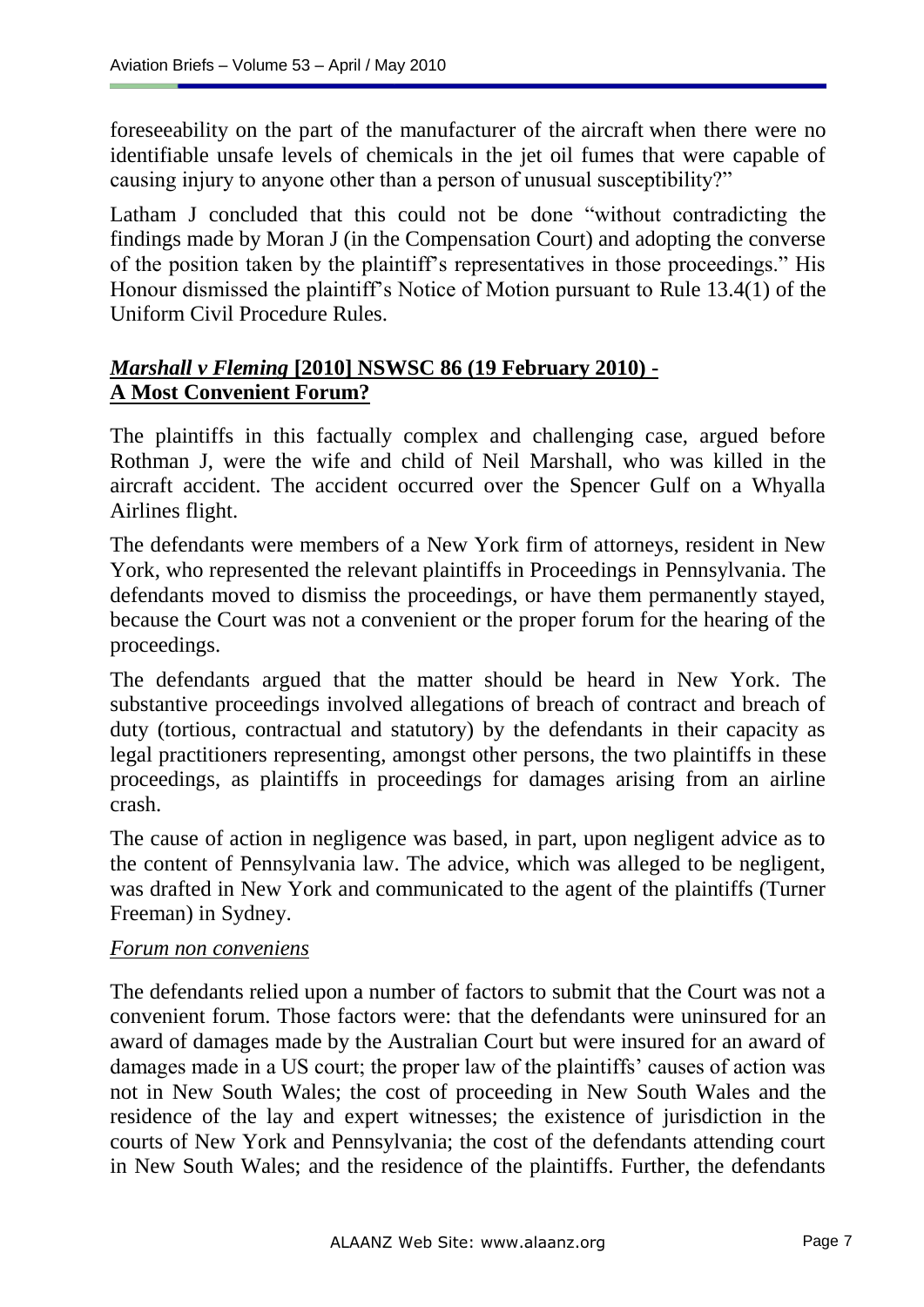raised the inability of the plaintiffs, if successful, to enforce the judgment of the Court in New York

The court drew upon the test for *forum non conveniens*, approved by the High Court of Australia in *Puttick v Tenon Ltd* (2008) 238 CLR 265 which in turn had relied on its judgment in *Voth v Manildra Flour Mills Pty Ltd* [\(1990\) 171 CLR](../../../../cgi-bin/LawCite)  [538.](../../../../cgi-bin/LawCite)

In *Voth* the Court held that a defendant will ordinarily be entitled to a permanent stay of proceedings if the defendant persuades the local court that, having regard to the circumstances of the particular case, and the availability of an alternative foreign forum, the local court is a clearly inappropriate forum for determination of the dispute. In *Voth* the Court pointed out that the focus must be "upon the inappropriateness of the local court and not the appropriateness or comparative appropriateness of the suggested foreign forum.'

The court found that the defendants' contention that the plaintiffs resided in the UK was not supported by evidence. The second plaintiff and the sole beneficiary of the estate who suffered the ultimate damage lived in Albury, in New South Wales. While the first plaintiff, the personal representative of the estate and the trustee, lived in the UK she was an Australian permanent resident at all material times during the plaintiffs" retainer of the defendants. The Court found that New South Wales was the location with the closest connection, notwithstanding the comparative nature of the test.

The defendants argued that the plaintiffs would not be able to enforce the judgment of the New South Wales Court in New York. After an analysis of the relevant law the Court was not satisfied that the New York courts would refuse to enforce a judgment rendered in New South Wales.

Ultimately, the Court dismissed the defendants" motion and ruled that the defendant bear the costs.

*Eds.*

# *A Curtain Call for DVT*

The case of *Twardowski v American Airlines* 535 F.3d 952 (9th Cir. 2008) has sealed the capsule of opportunistic DVT claims once and for all. Despite the spectre of *Husain v Olympic Airways* (540 U.S. 644 [2004]), a case promising more to plaintiff lawyers than it could ever deliver, and the edict for flexible interpretation that resonates back to the words of O"Connor, J in *Air France v Saks* (470 U.S. 392 [1985], 405) the door to recovery has been shut in each of the UK, US and Australian jurisdictions.

Arguably, we have reached the point where lawyers, in a professional sense, can no longer justify encouraging claimants to turn to litigation. In fact to do so may come close to professional negligence unless the factual circumstances of the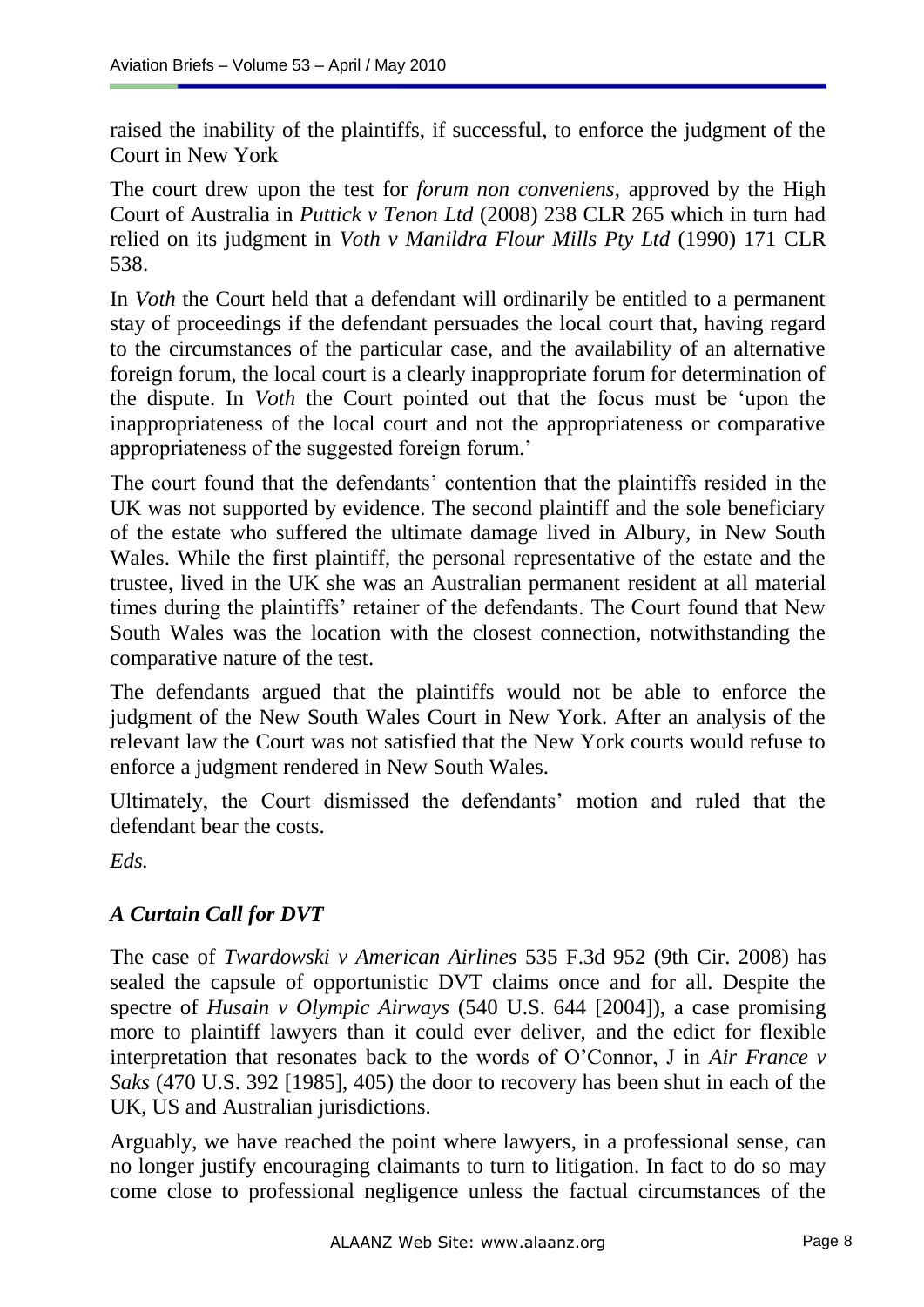particular case fit within the narrow reading of *Husain*, itself an unlikely possibility in the context of DVT claims.<sup>1</sup>

While the law has set its face against recovery for DVT claims the problems associated with the occurrence of DVT arguably require a broader response. Given that nearly 1 billion passengers are carried on international flights annually with projections of 2.75 billion passengers on all flights by 2011, the occurrence of DVT represents a substantial problem for civil society and the aviation industry. Multiple sources suggest that there are around 100,000 DVT related deaths in the US each year. While the heat may have gone out of the issue in a jurisprudential sense it is not utopian to seek another response, one governed by a humanitarian concern for people"s welfare. It is doubtful whether the provision of in-flight videos warning of the dangers of DVT and urging passengers to engage in a range of stretching activities represents a sufficient industry response to this pernicious and ongoing problem. Equally, the practice of wearing compression socks or compression tights, which also reduce the risks, is arguably not widely followed among passengers. This is further compounded by the rise of low cost carriers on longer haul routes, airlines which are unlikely to provide complimentary compression socks.

Is it possible or desirable for air carriers to collectively engage in action, under the leadership of IATA, to further reduce the risks or is it the case, particularly in view of the increased incidence of obesity and diabetes, that passengers should take responsibility for their personal reaction to matters which may be neither unusual or unexpected and external to the operation of the aircraft? The jurisprudential act may be over but the curtain has not entirely been drawn on the problem in a broader sense.

*Eds.*

# *The Civil Aviation Safety Authority in the Courts*

In *Trans Air Ltd and Civil Aviation Safety Authority* [2010] AATA 42 (22 January 2010), is a private company which was incorporated in Papua New Guinea, had its application for a foreign aircraft Air Operator's Certificate (FAAOC) refused by the CASA. Trans Air operates predominately medivac flights between PNG and Australia. When the Applicant applied for the FAAOC, CASA requested that it provide various documents "including but not limited to lease agreements and payments, maintenance releases (or equivalent documents), trip records, pilot records, invoices, passenger or cargo manifests and flight and duty records".

 $\overline{a}$ <sup>1</sup> The *Husain* criteria apply narrowly to the following circumstances (i) where airline personnel are given notice of a pre-existing condition, (ii) where they are capable of taking reasonable alleviating steps that will not interfere with the normal operations of the aircraft and (iii) where, in those circumstances, they elect to do nothing.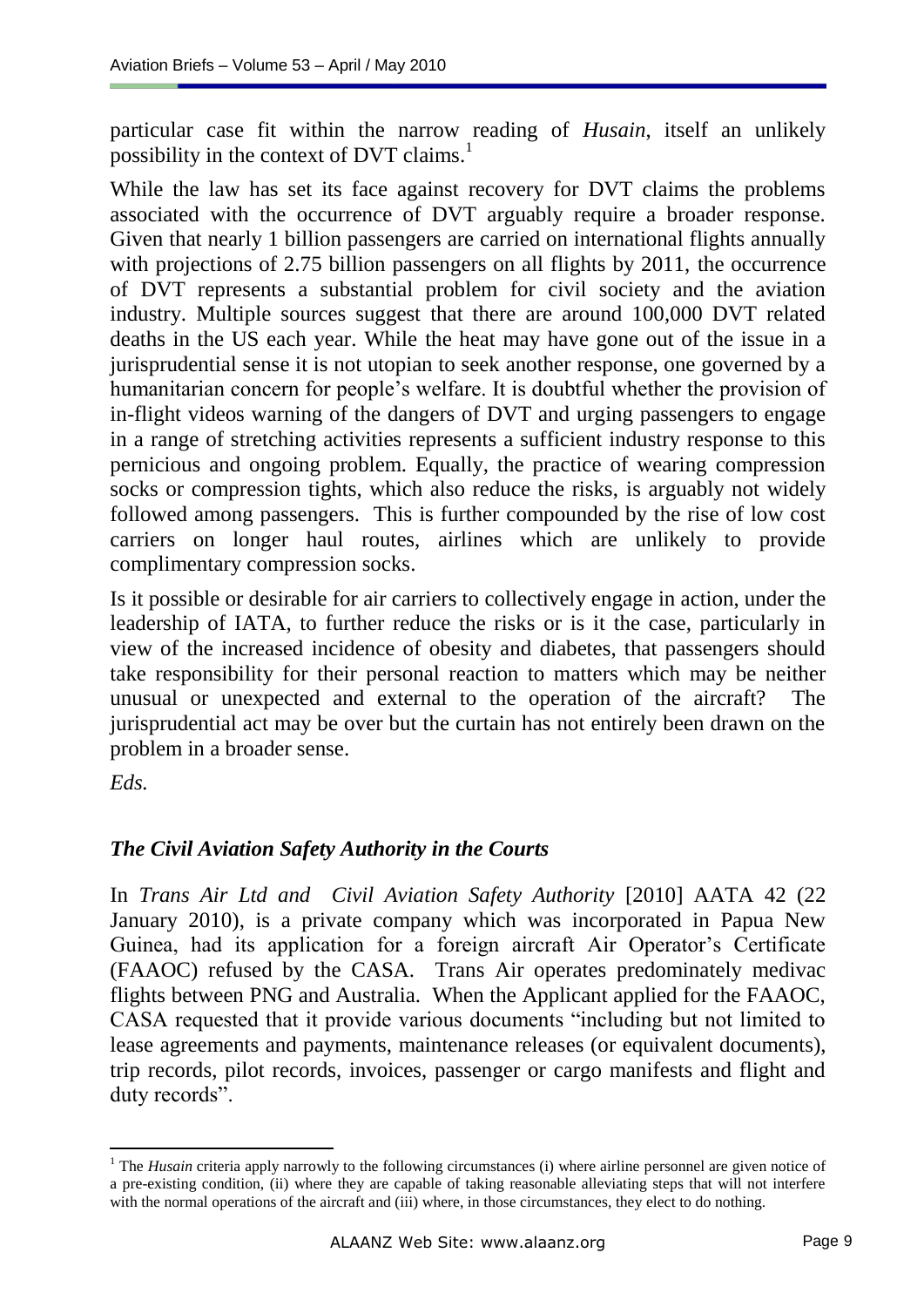CASA gave the following reasons for refusing the application on the following basis that "*it appears [Trans Air] have conducted flights to and from Australia that were not authorized. This is a matter CASA is investigating. Therefore, I cannot be satisfied that aviation safety would not be compromised before that investigation is complete and the documents referred to above, received*." Subsequently, Trans Air applied to the AAT for a review of that decision presided over by Deputy President P E Hack SC ("Hack DP").

Hack DP observed that the documentation filed by both parties in the hearing were not satisfactory or helpful. Curious he observed that:

"… *many of the matters ultimately relied upon by CASA were not identified in its Statement of Facts and Contentions. That document runs to some 49 pages of text of which approximately 46 pages are devoted to matters concerning the operations (and faults) of Lessbrook, the Australian company formerly operated by Mr Wright. That prompted Trans Air to lodge an equally diffuse document that added, as well, irrelevant assertions about the motives of CASA relating to the operations of Lessbrook. The pattern continued in Trans Air's written submissions and their irrelevant attacks upon CASA's decision-making processes and in CASA's somewhat truculent written submissions in reply.*"

The conduct of the proceedings as outlined by Hack DP appeared to be peculiar to say the very least.

Without getting into the detail, Hack DP found that, notwithstanding the submissions made by CASA, Hack DP "*was satisfied of the matters in s 28(1)(a) and (b) of the [Civil Aviation] Act and, there being no suggestion that paragraphs (c), (d) and (e) of the sub-section have application in the present case, a FAAOC must be issued to Trans Air.*"

Less than seven days later, Hack DP was called upon again to consider a refusal by CASA to issue a FAAOC in *Transglobal Airways Corporation and Civil Aviation Safety Authority* [2010] AATA 68 (29 January 2010). In this matter, the Applicant, the holder of an Air Carrier Operating Certificate issued by the Civil Aviation Authority of the Philippines, applied to the AAT for an order to stay the decision by CASA to refuse the FAAOC pending the determination of the application for review pursuant to section 41(2) of the *AAT Act 1975.* Counsel for CASA, Ian Harvey, submitted that the AAT did not have such a power, despite the decision of Siopis J in *Civil Aviation Safety Authority v Hotop* [2005] FCA 1023 (the Polar Aviation case).

However, Hack DP found that the facts in the Polar Aviation case had close factual similarities to this case and rejected Harvey"s submission that the relevant part of the decision was in obiter. CASA also submitted that if an order under s 41(2) is made in positive terms it will have the effect that an AOC is being issued without CASA having the state of satisfaction required by s 28(1) of the CAA and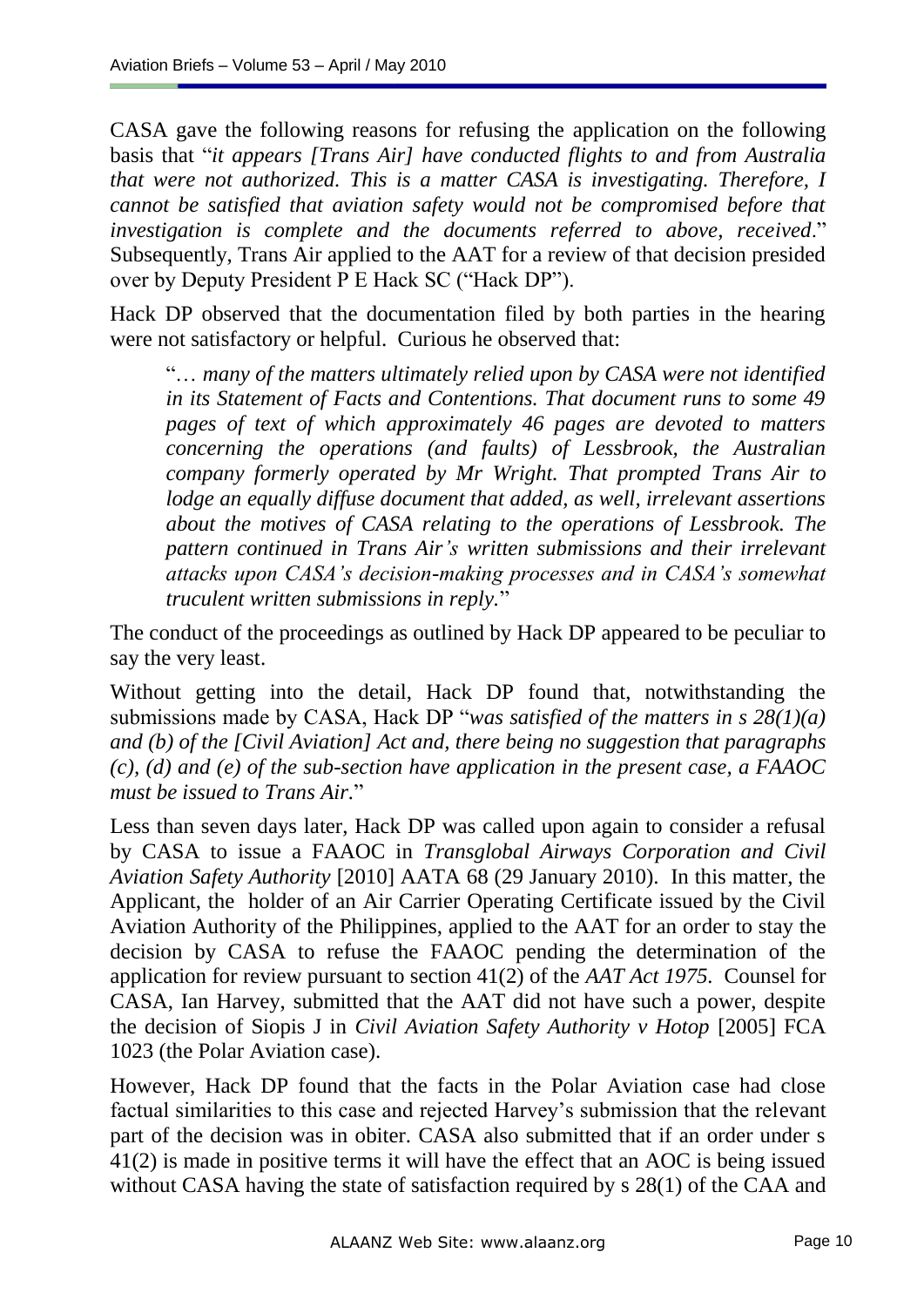without the Tribunal having had any opportunity to consider that question and that the power in s 41(2) could not be intended by the Parliament to be used in such a way as to potentially expose an AOC holder to being in breach of a statutory condition. Hack DP rejected these submissions stating in string terms that "*It seems absurd to suggest that the Parliament could not have contemplated that the power might not be used where CASA had refused to renew an AOC*". Hack DP rejected further submission advanced by CASA as "*puzzling*". Moreover, Hack DP was satisfied that the AAT to make the interim order sought.

Curiously, Polar Aviation has recently featured in the following matters before the Federal Court of Australia:

- *Polar Aviation Pty Ltd v Civil Aviation Safety Authority* [2010] FCA 367 (16 April 2010); and
- Polar Aviation Pty Ltd v Civil Aviation Safety Authority (No 2) [2010] FCA 404 (29 April 2010).

These decisions relate to an application by Polar Aviation and its director for leave to file proceedings out of time against CASA and some of its officers alleging that the respondents had wrongfully and in breached the rights given to the applicants by and pursuant to the civil aviation legislation, misfeasance in office and negligence in purported exercise of the respondents" powers under the civil aviation legislation. For varying reasons, the application was denied.

*Eds.*

#### *Neck injury not caused by an Article 17 accident*

The plight of economy class travellers has long been recognised by the travelling public, and in recent years have come to the attention of the Courts. Whilst there is a broadly sympathetic tone to the discourse, in a judgment at the end of 2009, the District Court of NSW dismissed a passenger's claim against an airline for personal injury, having been satisfied that an economy seat"s inability to fully recline due to the positioning of a bulkhead behind was not an "accident" for the purposes of Article 17 of the Amended Warsaw Convention.

The passenger in this case was travelling by air from London to Shanghai in economy class. The passenger claimed that during that flight he suffered an injury to his neck and cervical spine which led to acute pain and ongoing disability. He received a mixture of medical treatment, including some vigorous Chinese massage and underwent further medical treatment upon his return to Australia.

The passenger sued for damages under Article 17 of the Warsaw Convention as amended at the Hague of 1955 and Montreal Additional Protocol No. 4, and under the relevant parts of the Civil Aviation (Carrier"s Liability) Act 1959.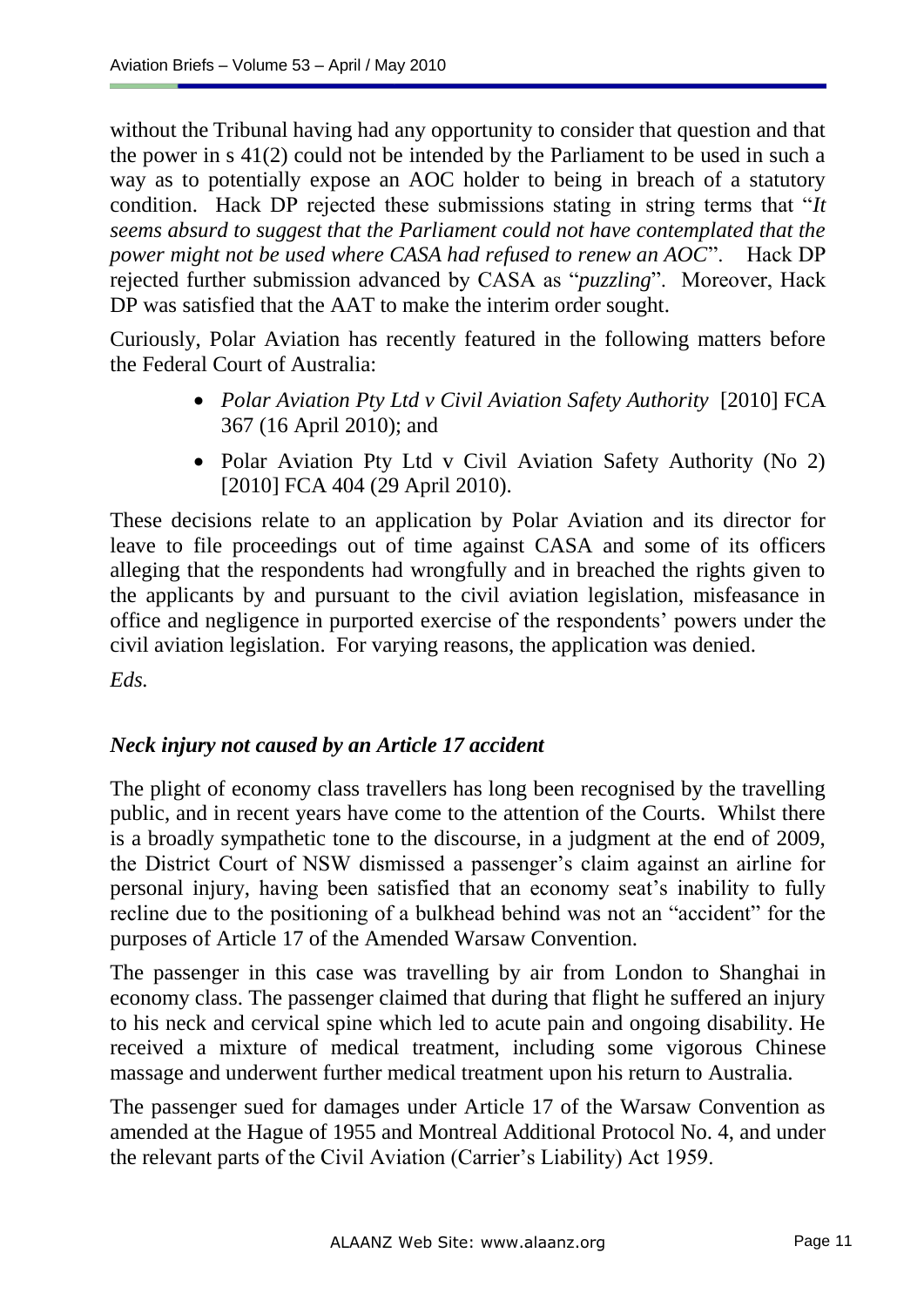The passenger made a number of allegations, including that the seat malfunctioned and failed to recline due to some defect in the seat. He alleged that he asked to be re-seated, however was refused as the flight was full. There was some dispute as to the events that took place on the flight, with the Judge ultimately preferring the evidence of the airline, which included evidence by video link by foreign cabin crew.

The passenger was seated in the last row of economy class and the Court found that his seat was prevented from fully reclining by the bulkhead directly behind it, which separated economy class from the galley. The Court made further findings that there was no malfunction of the seat, after evidence was presented that maintenance records and other documents failed to identify any defect with the specific seat.

The Court was persuaded that had there been a problem with the mechanism of seat 40F, it is more likely than not that it would have been noted in the maintenance records of the airline. The Court accepted that the seat reclined as far as it was able. The Court also found that the passenger developed neck pain due to an underlying degenerative condition made worse by the posture he adopted in his seat, and that this did not constitute an "accident" under the Convention. The Court was persuaded that any limitation in the movement of the seat was part of the normal operation of the aircraft and there was no "unusual or unexpected event external to the passenger" which caused his injuries.

Of note were the Court"s comments that, knowing his pre-existing neck and back problems, the passenger could have asked for some accommodation of his condition. The Court did not accept the passenger's evidence and whilst remaining sympathetic to the passenger's unfortunate experience, ordered judgment in favour of the airline and ordered that the passenger pay the airline"s legal costs.

Whilst not a binding authority, the judgment is one more which airlines may rely upon in these types of cases. The passenger did not proceed with an appeal.

*Jeanette Woollacott, HWL Ebsworth Lawyers*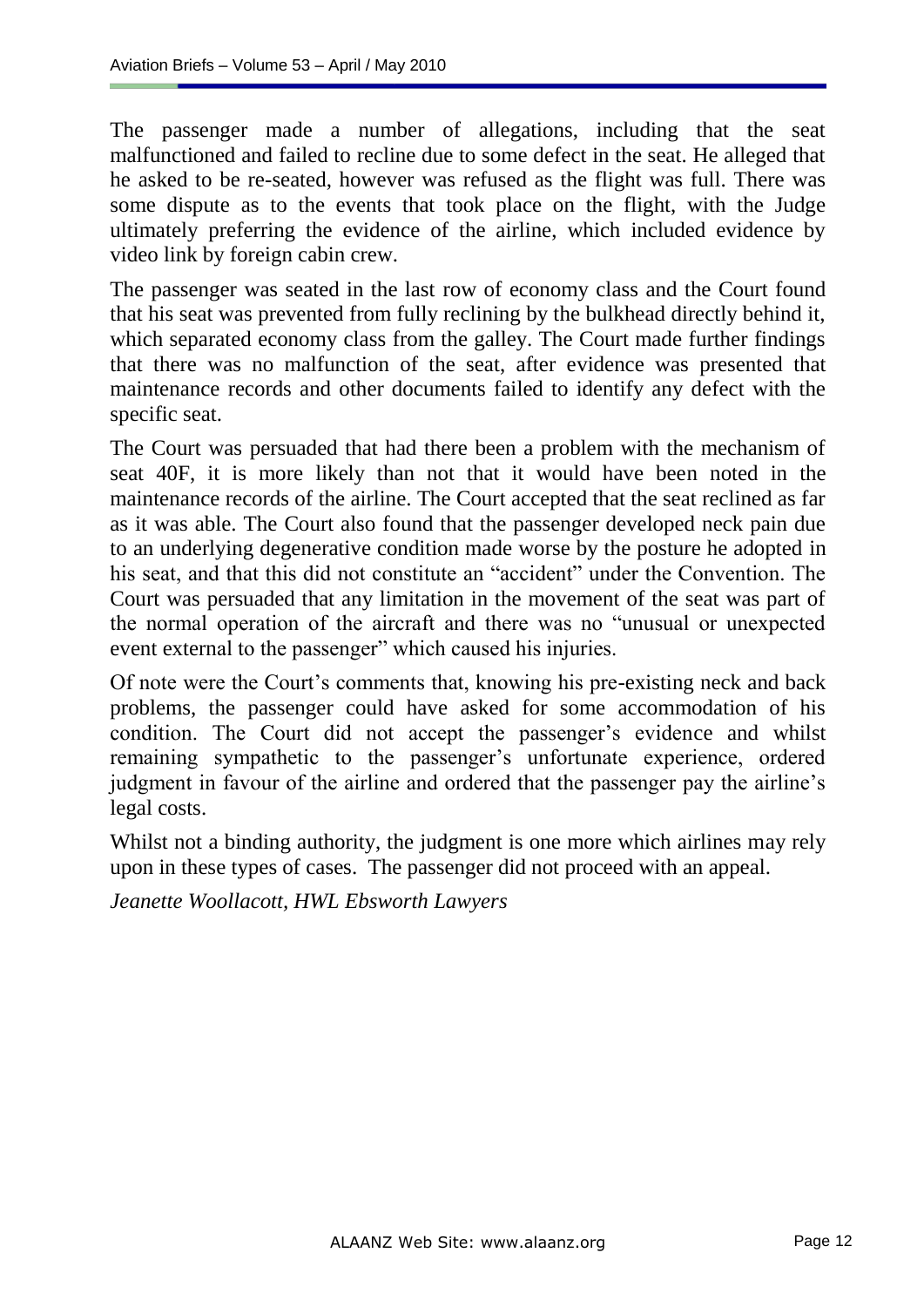# **News from the United States**

#### *Arik v. The Boeing Co. No. 08 L 012539, slip op. (Ill. Cir. Ct. Feb. 18, 2010)*

On 18 February 2010, Cook County Circuit Court ("Cook County") Presiding Judge William D. Maddux issued a decision in *Arik v. The Boeing Co.* denying a *forum non conveniens* ("FNC") motion arising out of the crash of a McDonnell Douglas MD-83 aircraft operated as Atlasjet Flight 4203 on November 30, 2007 in mountainous terrain near Keçiborlu, Turkey. Plaintiffs, who were representatives of thirty-two of the fifty-seven accident decedents on this domestic flight, alleged causes of action based on product liability, wrongful death and negligence. Defendants included Honeywell International Inc., which manufactured the Enhanced Ground Proximity Warning System ("EGPWS") at issue, as well as Boeing and McDonnell Douglas.

This decision underscores the following points. First, Cook County is the single most problematic venue in which to obtain dismissal pursuant to the FNC doctrine of actions in the U.S. that arise out of foreign aviation accidents that bear little or no connection to the U.S. Second, the problematic nature of Cook County is compounded by the fact that Boeing has its headquarters in Chicago, Illinois. Third, FNC motions filed in Cook County relating to major aviation accidents often are decided by Judge Maddux, whose rulings tend to favor plaintiffs, and plaintiffs frequently attempt to game the system to increase the likelihood that Judge Maddux will decide an FNC motion. Fourth, despite the natural desire of defendants to want to avoid litigating in Cook County, defendants should take great care when deciding whether to move for dismissal of a case on FNC grounds to an alternate U.S. state, as encouraged by the Illinois appellate courts in *Vivas v. The Boeing Co.* 392 Ill. App. 3d 644, 911 N.E.2d 1057 and *Thornton v. Hamilton Sundstrand Corp.* No. 1-08-2734, slip op. (Ill. App. 1 Dist. Aug. 31, 2009). Fifth, defendants must aggressively look for bases by which to remove lawsuits commenced in Cook County (*e.g.*, Multiparty, Multiforum Trial Jurisdiction Act) to federal court to increase the likelihood of a favorable FNC ruling.

In *Arik*, defendants moved for FNC dismissal in favor of litigation in Turkey or, alternatively, the State of Washington. In evaluating the motion, the court addressed: (1) whether the proposed alternative forums were adequate to adjudicate the parties' dispute; (2) the degree of deference to be accorded plaintiffs" choice of forum; and (3) whether the balance of public and private interest factors strongly favored dismissal.

Judge Maddux found that Turkey was an adequate alternative forum. The court noted that defendants had agreed to consent to jurisdiction in Turkey and accept service of process there, which the court found established its availability.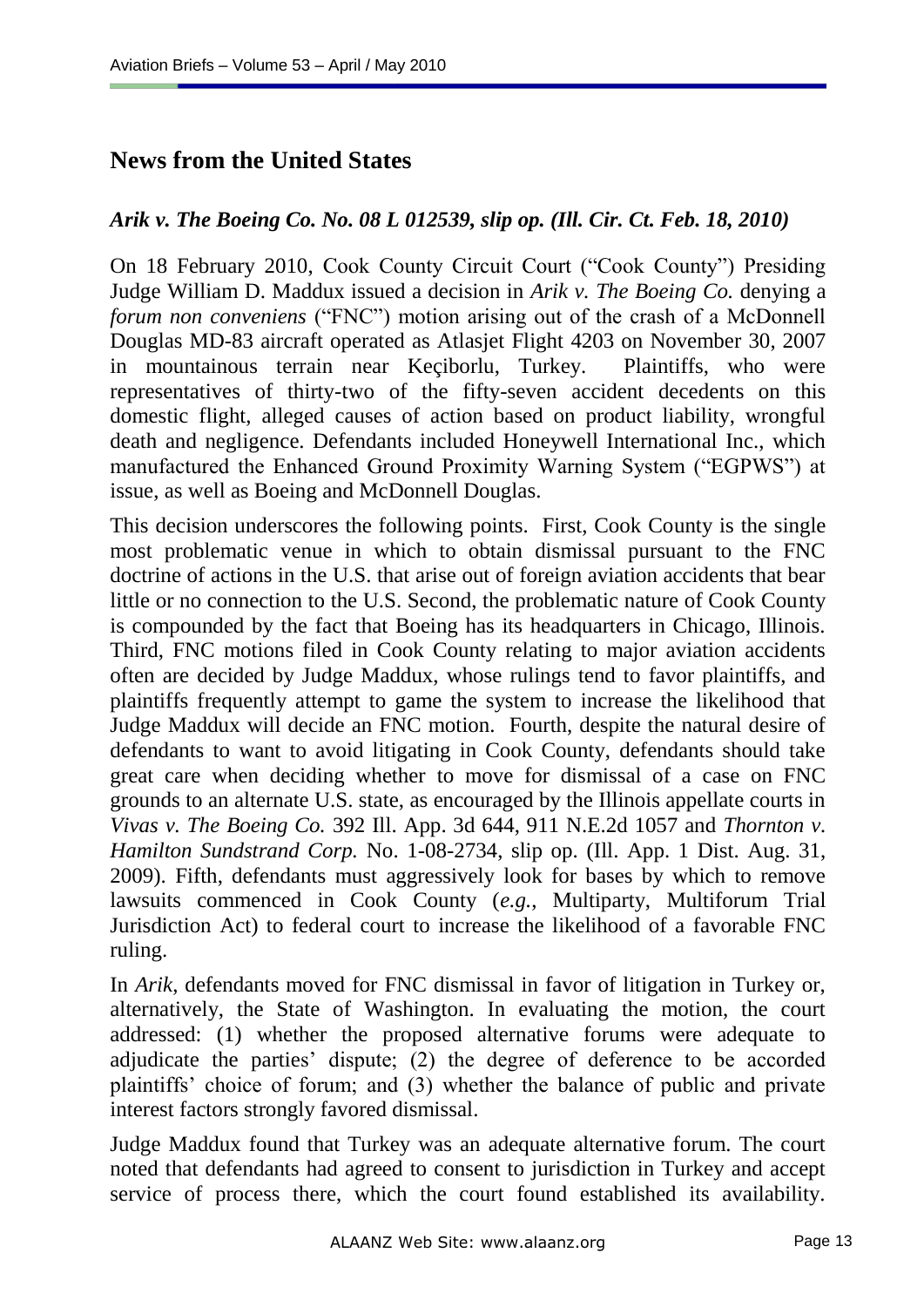Furthermore, the court rejected plaintiffs' argument that the lack of pre-trial discovery under Turkish law and its requirement that a fee be paid by plaintiffs prior to filing a lawsuit rendered Turkey an inadequate forum.

Judge Maddux"s decision in *Arik* highlights the continuing difficulties encountered by aviation defendants seeking FNC dismissal of foreign aviation accidents that bear little or no connection to the U.S. It also highlights a troubling trend for defendants: Judge Maddux continues to decide FNC motions in major aviation accidents filed in Cook County – even if the cases were not initially assigned to him. Plaintiffs in *Arik* gamed the Cook County court system to increase the likelihood that Judge Maddux would decide any FNC motion.

Specifically, plaintiffs" counsel filed multiple lawsuits arising out of the Atlasjet Flight 4203 accident and, although Judge Maddux was not assigned the case originally, it came before him by motion to consolidate the separate actions. He then decided the FNC motion.

The fact that Judge Maddux is deciding FNC motions in most major foreign aviation accidents filed in Cook County is particularly troubling considering his statement in *Arik* that "no single forum can be more convenient than another" when "trial witnesses and evidence are scattered in different states." If one were to apply this standard in future cases, it becomes difficult to imagine a set of circumstances where a Cook County court (likely with Judge Maddux presiding) would find another forum to be more convenient when determining whether to grant an FNC motion in an action arising out of a foreign aviation accident. Furthermore, this language provides plaintiffs further incentive to name as many U.S.-based defendants in an action with disparate allegations (*e.g.*, negligent maintenance, negligent training, product liability, lessor liability, *etc*.) to ensure that potential witnesses and evidence are "scattered."

It also should be noted that defendants' FNC motion was denied even though defendants had moved in the alternative for dismissal in favor of the State of Washington – the state where the EGPWS was designed and manufactured – as suggested by the Illinois appellate court in *Vivas* and *Thornton*. This will be an interesting issue to follow if there is an appeal. As stated in the Winter Newsletter, a defendant"s most prudent strategy to increase the likelihood of a favorable FNC ruling remains to aggressively look for a good-faith basis to remove any such litigation from state to federal court.

*This is an extract of an article from the Condon & Forsyth LLP publication "Special Winter Edition 2010" and, with thanks, has been reproduced on the authority of Mr Rod Margo, Partner, Condon & Forsyth. The full version of this article can be found at:* 

*[http://www.condonlaw.com/newsletters/special\\_edition\\_winter\\_2010.pdf](http://www.condonlaw.com/newsletters/special_edition_winter_2010.pdf)*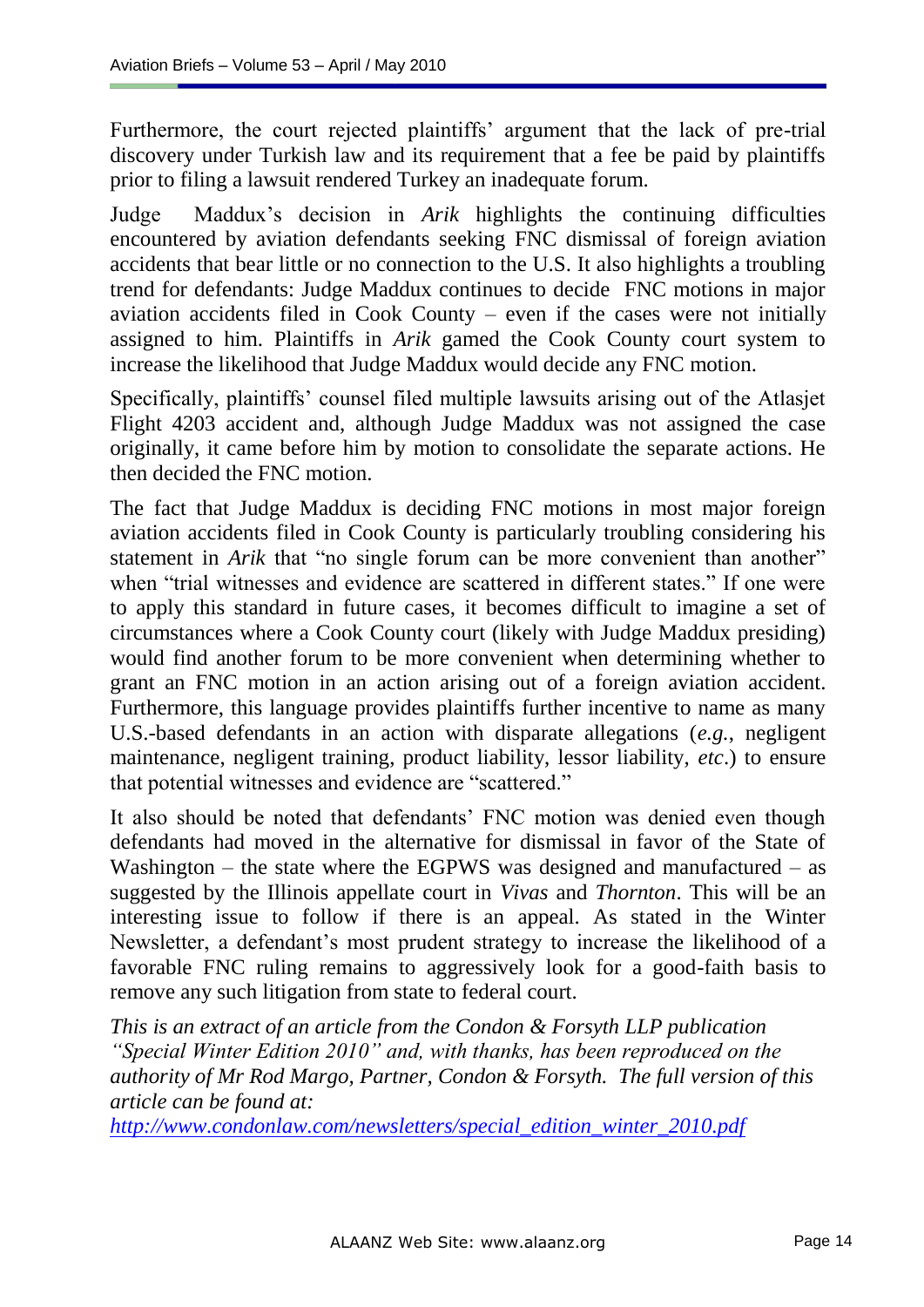# **Competition News**

### *The Qantas/British Airways "Joint Services Agreement" approved to 2015*

On 31 March 2010, the Australian Competition and Consumer Commission issued a determination granting authorisation of Qantas and British Airways' Joint Services Agreement (JSA) until 2015. The JSA was first authorized 14 years ago.

Under the JSA, Qantas and BA coordinated commercial arrangements on any routes worldwide between in respect of scheduling, marketing, sales, freight, pricing, purchasing and customer service activities.

Submissions were received from Air New Zealand Limited, Emirates, the International Air Services Commission, Tourism Australia and the Department of Infrastructure, Transport, Regional Development and Local Government. Curiously, Air New Zealand provided qualified support and Emirates which neither supported nor opposed the application, submitted that airline alliances have significant anti-competitive elements and express concerns that in the coming years a handful of dominant alliances will fundamentally alter the competitive landscape in many markets.

In its analysis of previous JSA determinations and the current market share of the "Kangaroo Route", the ACCC considered that the JSA has not resulted in any significant lessening of competition, and therefore detriment in other markets potentially affected by the JSA being the international freight market, the domestic passenger market, and the sale of air travel market.

The ACCC found that the public benefits likely to result from the JSA are:

- cost savings which are likely to be passed on to consumers, especially those travelling on economy fares, as a result of strong competition on most JSA routes;
- broader availability of schedule options; and
- benefits arising from integrated yield management systems.

On balance, the ACCC was satisfied that the public benefit likely to result from the JSA outweighs the likely public detriment.

*Eds.*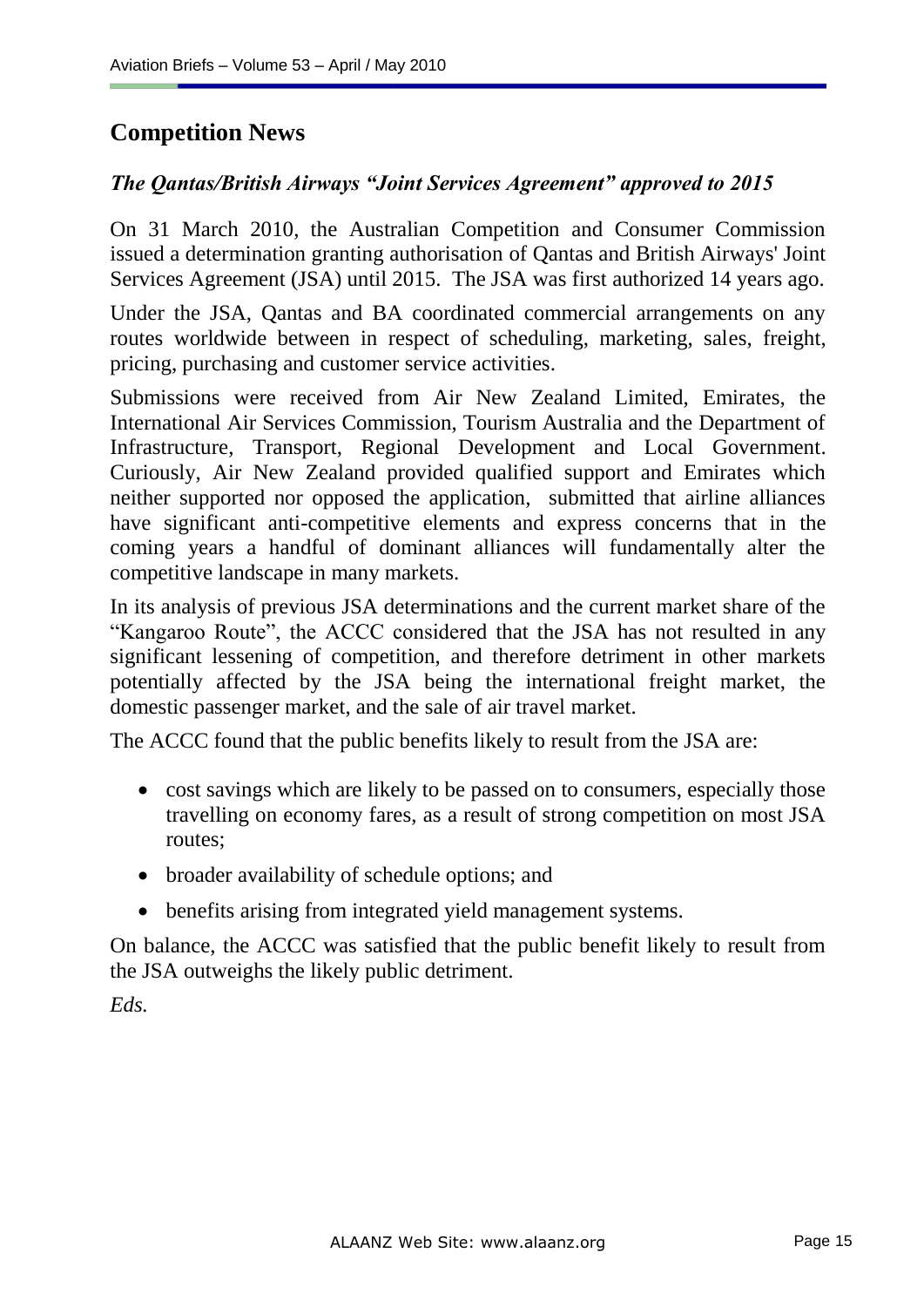# *Virgin Blue Airlines Group and Air New Zealand propose Trans-Tasman Alliance*

On 3 May 2010, Air New Zealand and the Virgin Blue Airlines Group announced their proposal to apply for regulatory approval to operate an alliance on the trans-Tasman.

Air New Zealand outlined that there are four key components to the proposed agreement:

- i. A broad free-sale code share arrangement covering:
	- a. All Tasman sectors currently operated by either airline;
	- b. Domestic Australian sectors as part of a connecting Tasman journey; and
	- c. Domestic New Zealand sectors as part of a connecting Tasman journey.
- ii. A revenue allocation agreement under which:
	- a. Revenue generated across all Tasman sectors currently operated by either airline, or which may be developed under the agreement, will be allocated between the two carriers; and
	- b. A joint trans-Tasman Network Planning & Revenue Management Team representing both airlines will oversee the Tasman operation.
- iii. A frequent flyer co-operation agreement that will provide reciprocal loyalty scheme benefits to members of Air New Zealand"s Airpoints loyalty programme and Virgin Blue"s Velocity Rewards programme.
- iv. A lounge co-operation agreement that will ensure lounge access to qualifying guests of either airline.

On 4 May 2010, acting for both airlines, Gilbert + Tobin Lawyers filed an application for an authorization pursuant to section 88(1) of the *Trade Practices Act 1975*. Much of the application is meaningless to the public because the substance and detail are contained in a confidential submission filed concurrently with the ACCC.

*Eds.*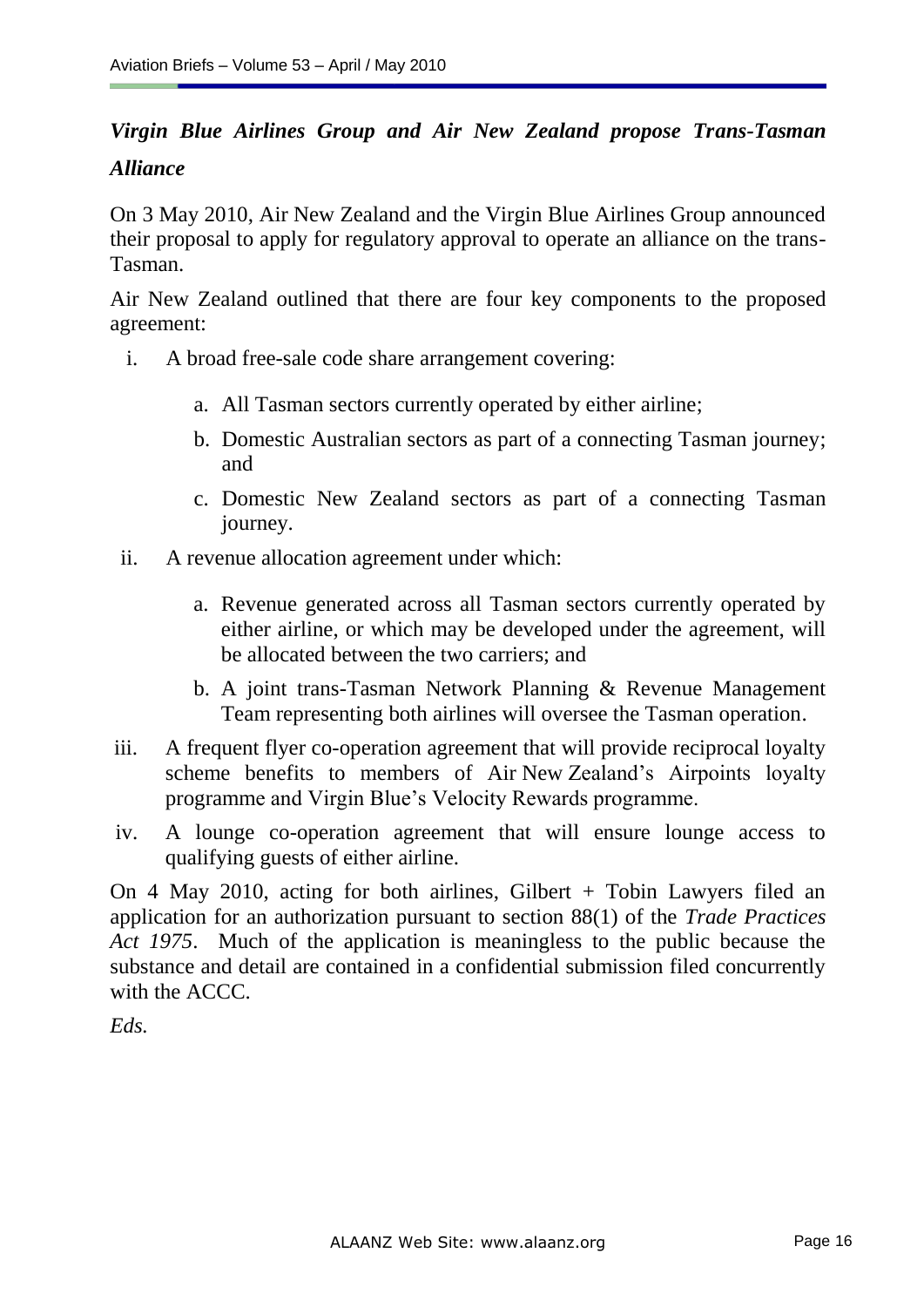### *An overview of the Airline Cargo Cartel cases*

Below is a useful outline of the current status of the various airline cargo cartel proceedings and prosecutions:

*Chronology of proceedings*

- On 11 January 2007, Auskay International Manufacturing & Trade Pty Ltd commenced a representative proceeding in the Federal Court of Australia against various airlines including Qantas Airways Limited, Deutsche Lufthansa Aktiengesellschart, Singapore Airlines Ltd, Singapore Airlines Cargo Pte Ltd, Cathay Pacific Airways Ltd and Air New Zealand Limited;
- On about 31 October 2007, the ACCC issued notices under section 155(1)(a) of the Trade Practices Act against various airlines;
- On 15 December 2008, the New Zealand Commerce Commission commenced proceeding in the High Court against 13 airlines and seven airline staff, including Air New Zealand Limited, British Airways plc, Cargolux International Airlines S.A, Cathay Pacific Airways Limited, Emirates, PT Garuda Indonesia, Japan Airlines International Co Limited, Korean Airlines Co Limited, Malaysian Airline System Berhad Limited, Qantas Airways Limited, Singapore Airlines Cargo Pte Limited, Singapore Airlines Limited, Thai Airways International Public Company Limited and United Airlines Incorporated;
- On 28 October 2008, the ACCC commenced its first proceedings in the Federal Court against Qantas Airways and British Airways;
- On 11 December 2008, the Federal Court ordered Qantas Airways Limited and British Airways PLC to pay penalties of \$20 million and \$5 million respectively, as jointly submitted by the parties
- On 16 February 2009 the Federal Court ordered Société Air France, Koninklijke Luchtvaart Maatschappij NV, Martinair Holland NV and Cargolux International Airlines SA to pay penalties of \$3 million, \$3 million, \$5 million and \$5 million respectively, as jointly submitted by the parties.
- On 23 December 2008, the ACCC commenced against Singapore Airlines Cargo Pte Ltd;
- On 30 April 2009, the ACCC commenced against Cathay Pacific Airways Ltd;
- On 18 August 2009, the ACCC commenced against Emirates;
- On 2 September 2009, the ACCC commenced against PT Garuda Indonesia Ltd;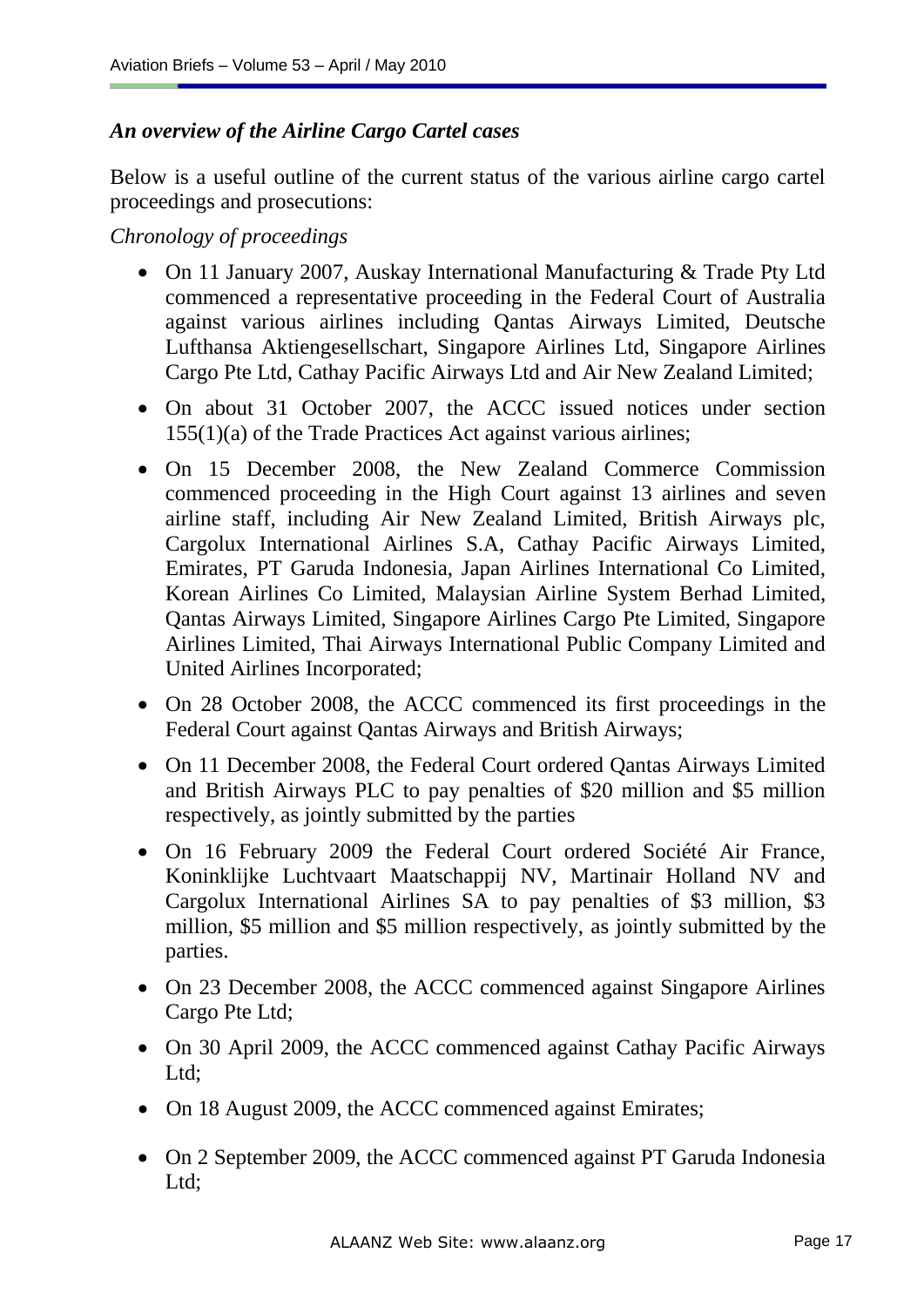- On 28 October 2009, the ACCC commenced against Thai Airways International Public Company Limited;
- On 5 March 2010, the ACCC commenced against Korean Air Lines Co. Ltd:
- On 9 April 2010, the ACCC commenced against Malaysian Airline System Berhad and its wholly-owned cargo subsidiary Malaysia Airlines Cargo Sdn Bhd; and
- On 17 May 2010, the ACCC commenced against Japan Airlines International Co., Ltd and Air New Zealand Limited.

*Report decisions:*

- Korean Air Lines Co Ltd v Australian Competition and Consumer Commission [2008] FCA 265 (7 March 2008);
- Korean Air Lines Co Ltd v Australian Competition and Consumer Commission [2008] FCA 265 (7 March 2008);
- Korean Air Lines Co Ltd v Australian Competition and Consumer Commission (No 2) [2008] FCA 449 (4 April 2008);
- Korean Air Lines v Australian Competition and Consumer Commission (No 3) [2008] FCA 701 (15 May 2008);
- Auskay International Manufacturing Trade Pty Ltd v Qantas Airways Ltd [2008] FCA 1458 (29 September 2008);
- Australian Competition and Consumer Commission v Qantas Airways Limited [2008] FCA 1976 (11 December 2008);
- Australian Competition and Consumer Commission v British Airways PLC [2008] FCA 1977 (23 December 2008);
- Emirates v Australian Competition and Consumer Commission [2009] FCA 312 (2 April 2009);
- Australian Competition and Consumer Commission v Cargolux Airlines International SA [2009] FCA 342 (14 April 2009);
- Australian Competition and Consumer Commission v Societe Air France [2009] FCA 341 (14 April 2009);
- Australian Competition and Consumer Commission v Martinair Holland NV [2009] FCA 340 (14 April 2009);
- Australian Competition and Consumer Commission v Singapore Airlines Cargo Pte Ltd [2009] FCA 510 (20 May 2009);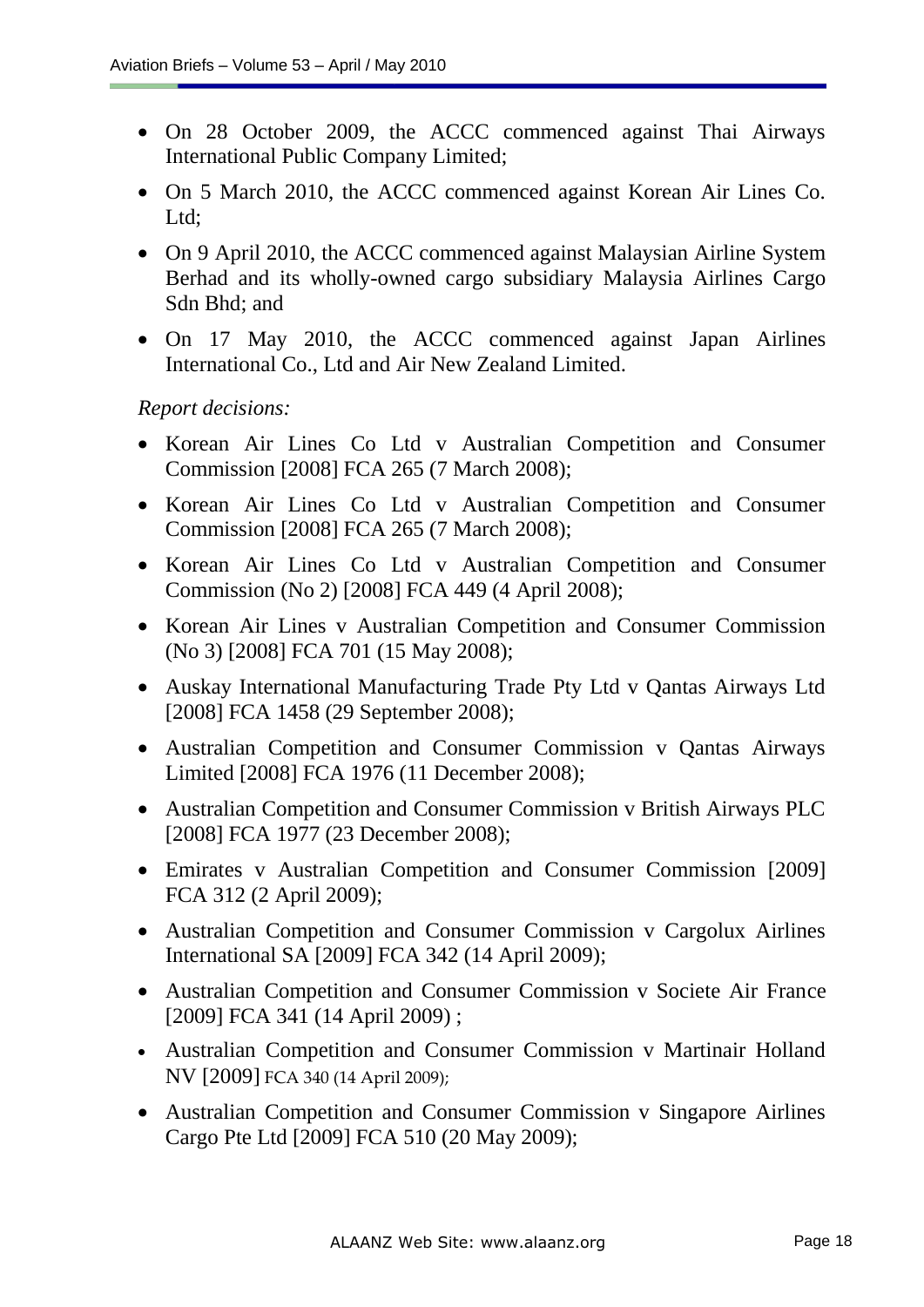- Assistant Treasurer and Minister for Competition Policy and Consumer Affairs v Cathay Pacific Airways Limited [2009] FCAFC 105 (31 August 2009);
- Singapore Airlines Ltd v Australian Competition and Consumer Commission [2009] FCAFC 136 (2 October 2009);
- Auskay International Manufacturing Trade Pty Ltd. V Qantas Airways Limited (No 5) [2009] FCA 1464 (11 December 2009);
- Auskay International Manufacturing Trade Pty Ltd v Qantas Airways Limited (No 6) [2009] FCA 1465 (11 December 2009).

*Eds.*

#### *Airport Performance Report 2008-09*

On 11 March 2010, the ACCC released its annual airport monitoring report for the 2008–09 on Adelaide, Brisbane, Melbourne (Tullamarine), Perth and Sydney (Kingsford Smith) airports.

The report outlines a range of matters including quality of service, prices, costs, profits and investment levels.

On the release of the report, the ACCC Chairman Graeme Samuel said that:

"*This year's report has found the performance of Sydney Airport to be of greatest concern. The indications are that Sydney Airport has increased profits by permitting service quality to fall below that which the airlines reasonably expect*".

"*Airport users, including passengers and airlines, rated Sydney Airport last amongst the monitored airports for the fourth consecutive year and it appears that investment in the international terminal has been slow. And while Sydney Airport was the only airport to report a fall in passenger numbers, its revenue and profit margins still increased. Sydney Airport also recorded the highest average prices at \$13.63 per passenger, compared to the lowest of \$7.96 at Melbourne Airport*."

In response, Sydney Airport criticized the ACCC report stating that the report is out of date as it covers the period July 2008 to June 2009 and does not take into account the \$500 million upgrade of the Sydney Airport International Terminal and precinct.

Specifically, the ACCC report made the following observations in the following topics: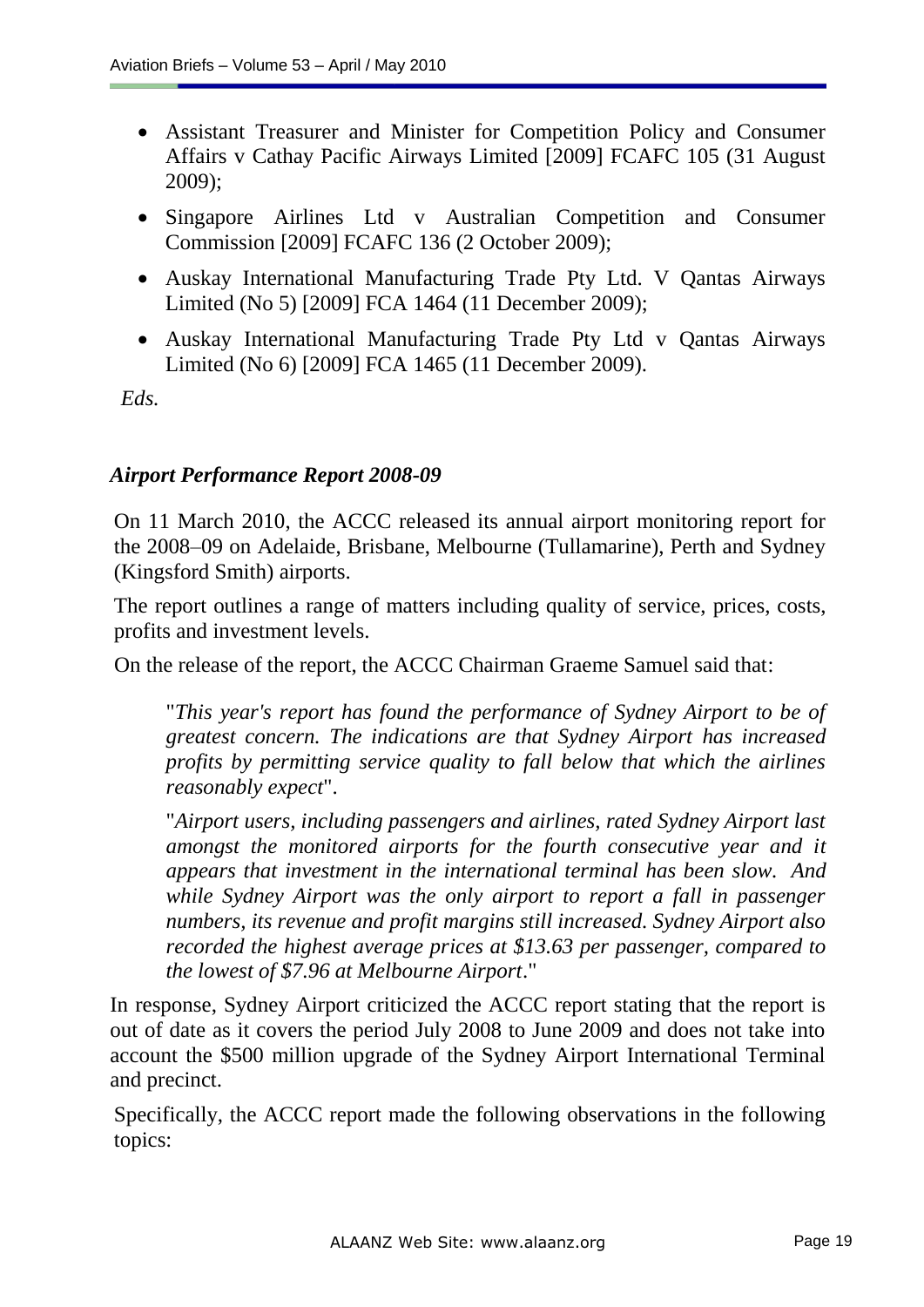- *Airport parking*: Combined airport car parking revenue was \$278 million in 2008–09, accounting for approximately 12 per cent of the airports' total revenue of \$2.3 billion. All of the airports reported higher car parking revenue in the period. The ACCC considered that the results indicate that car parking prices reflect an element of monopoly rent with some car parking charges increased at all of the monitored airports during the 2008– 09 financial year.
- *Aeronautical services*: Despite the economic slowdown, around 93.3 million passengers passed through the five major airports in 2008–09, all airports other than Sydney Airport reported in increase over the previous period, with a net increase of above 1 per cent.
- *Overall ranking*: Using a range of indicators including: the availability of check-in counters for airlines to service passengers and surveys of passengers' experiences in passing through security screening points, the ACCC determines an overall rating of the airports' quality of service and ranks the airports relative to each other. Brisbane Airport maintained the best overall ranking, while Sydney Airport was ranked last for the fourth consecutive year.

*Eds.*

# **Aviation Finance**

#### *Personal Property Security Regulations released for comment*

The Australian Federal Government has released for consultation and comments the Exposure Draft and Commentary to the Personal Property Security Regulations.

Relevant to aviation, in the Draft PPS Regulations the terms "aircraft engine", 'airframe', and 'helicopter' are given the same meaning as those given in the *Protocol on Matters Specific to Aircraft Equipment* (Aircraft Protocol), which is a Protocol to the *Convention on International Interests in mobile Equipment 2001*  (Cape Town Convention). It has been noted in the Exposure Draft that the Australian Government is considering whether to accede to the Cape Town Convention and that adopting the same definition for these items would assist in any transition to the Cape Town Convention rules.

The due date for submissions is 4 June 2010.

It remains unclear when the Australian Government will provide its position to the consultation paper issued in February 2008 on whether or not Australia should accede to the Cape Town Convention.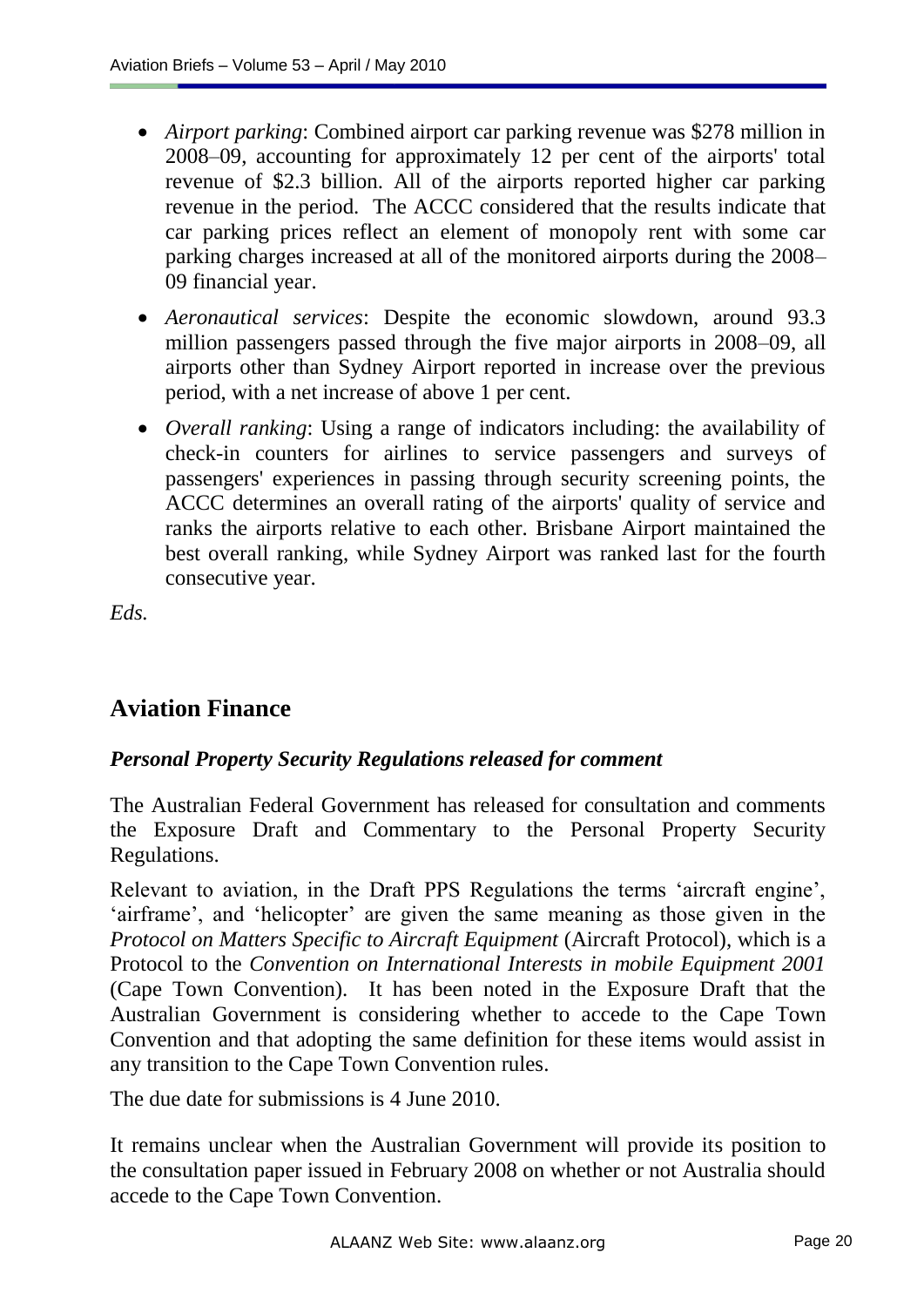### *The aftermath of Allco*

A short note to draw your attention to the Federal Court of Australia decision in *HNA Irish Nominee Limited v Kinghorn* [\[2010\] FCA 311](http://www.austlii.edu.au/au/cases/cth/FCA/2010/311.html) (31 March 2010). The Applicant, HNA Irish Nominess acquired certain assets of the aviation business of Allco Finance Group Limited (Allco) from the receivers and managers of Allco. Whilst the substance of the proceeding concerned the rights of the holders of ordinary shares and holders of preference shares in thirty five companies, each of which were defendants in the proceeding, the case sheds some light, or creates more confusion, about the convoluted structure of the Allco asset companies. The constitution of each of the RILAs is either identical to all of the others or substantially similar. The names of the RILAs are derived from Record Investments Limited, the former name of Allco Finance Group Limited (**Allco**).

#### *New Zealand to Accede to the Cape Town Convention and Aircraft Protocol*

In contrast to the position in Australia, On 24 March 2010, the New Zealand Minster for Transport Steve Joyce announced that New Zealand will by mid-2010 introduce legislation to accede to the Cape Town Convention and Aircraft Protocol. In making the announcement, Minster Joyce said that:

"*The move will improve certainty for investors in high-value mobile equipment such as aircraft, and reduce financing costs of aircraft operations. Joining the convention means New Zealand will become part of an international system to protect commercial security interest in mobile equipment*."

*Eds.*

# **Transport Department News**

#### *Australia*

- The Australian Government has announced the following development in bilateral air service agreements:
	- o On 12 February 2010, the signing of a new agreement between Australia and the United Arab Emirates under which, airlines such as Emirates and Etihad will be able to operate up to an additional seven services a week into Australia's major gateway airports (Sydney, Melbourne, Brisbane and Perth), provided these services go via a regional centre such as Cairns, Darwin or Adelaide.
	- o On 14 February 2010, the signing of a new bilateral air service agreement between Australia and China which will increase the